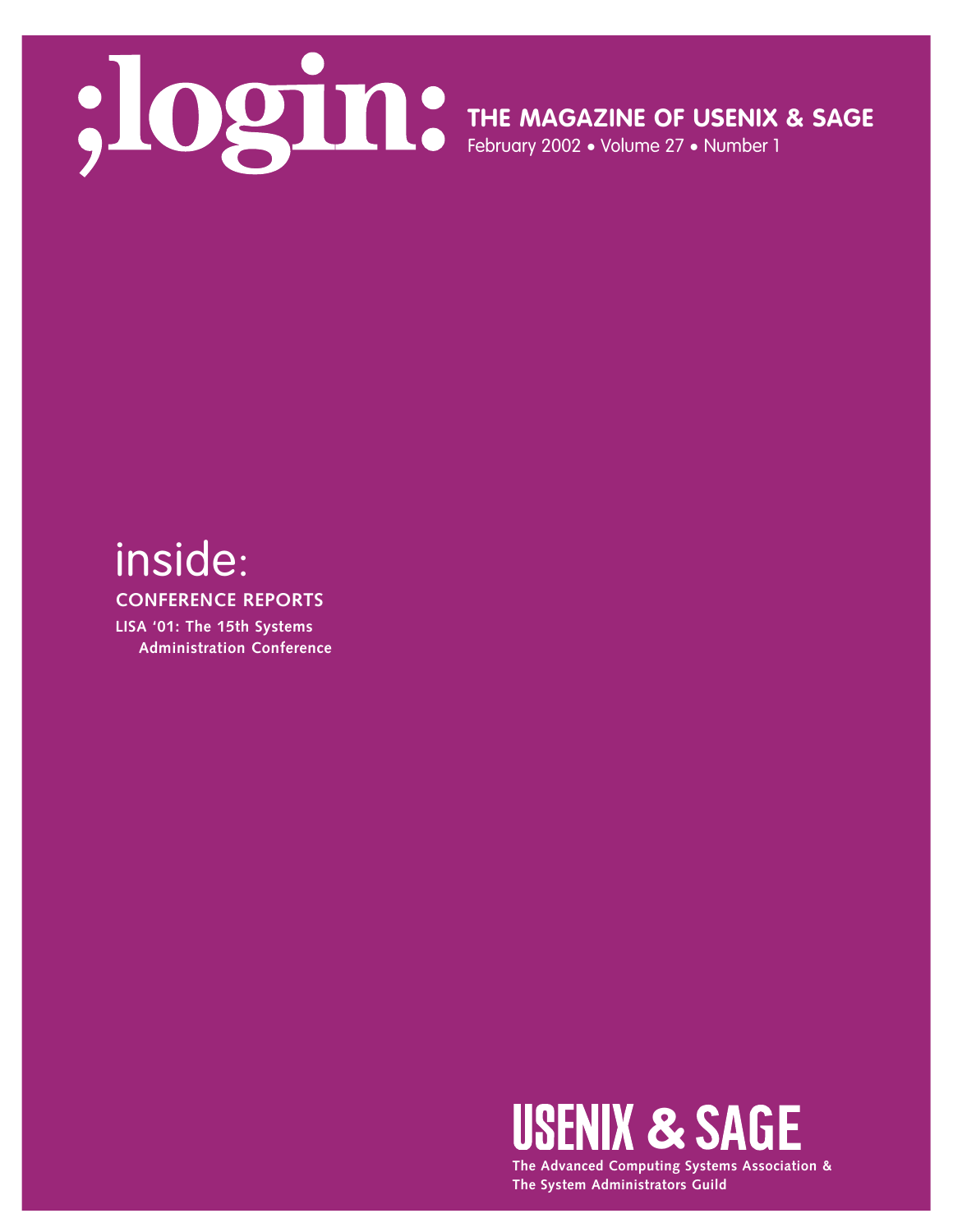# conference reports

# **15th Systems Administration Conference (LISA 2001)**

# **SAN DIEGO, CALIFORNIA DECEMBER 2-7, 2001**

#### **KEYNOTE ADDRESS**

**SLIME VERSUS SILICON** Greg Bear

*Summarized by Steven Levine*

The keynote address at LISA 2001 was given by much-awarded science fiction author Greg Bear. Mr. Bear spoke about new paradigms in our understanding of biological systems that encourage us to view cells, particularly bacterial cells, as nodes in a network, independent supercomputers that cooperate, communicate and use transfer media to alter themselves and each other. Who is particularly suited to understand and talk about this paradigm? System administrators.

Well, system administrators and science fiction readers, who are also characteristically open to listening to visionary worldviews underscored with conspiracy theories. Mr. Bear noted right up front that the LISA crowd was indistinguishable from the crowd at the largest science fiction conventions. He later extended the comparison by noting that science fiction fans are like children in that they are "eternally curious and not interested in fashion." Sci-fi fans, like sysadmins, are below the radar level of most of society. Mr. Bear's understanding of system administrators, and particularly the self-image of system administrators, was stunning.

The real LISA, says Mr. Bear, exists in the acreage surrounding the Town and Country Resort Hotel. LISA is the Laterally Integrated Stochastic Anticipator, the bacterial computer network in the soil system. A bacterial network is a slime machine, a bacterial supercomputer: a cell has three billion base pairs,

each a computational unit. Bacterial cells communicate and cooperate.



*Greg Bear*

If a cell is a supercomputer and a node in a network, who administers the cells and the network? Who is nature's sysadmin? Not DNA, administering from the top down, as we have been taught. Cells can absorb information and change proteins by means of viruses and retroviruses. The viruses are the methods of communication between the nodes in a network. They seem to be necessary, which is why they are so tough to get rid of.

In a biological system, everything is a kludge. Change, however, is a necessity. Mr. Bear spoke of Barbara McClintock's work with jumping genes, DNA that changes systematically. A genome is like an ecosystem, and a gene must cooperate with hundreds and thousands of other genes; we know this from the evidence of embryological cells not cooperating, and the resulting problems.

What we are looking at is evidence of "social biology" (social biology – not sociobiology). Biology is social from the genome on up. We are now finding the very language to describe how systems work. And who speaks this language already? System administrators.

The old paradigms of biology – randomness, DNA writing to RNA in a process that never reverses – are "dead wrong." Yet the paradigms are still being



This issue's reports focus on on the 15th System Administration Conference (LISA 2001) held in San Diego, California, December 2-7, 2001.

#### OUR THANKS TO THE SUMMARIZERS:

Mark Burgess Marguerite Curtis Yolanda Flores-Salgado Liliana Hernandez Doug Hughes Steven Levine Mark Logan Armando Rojas-Morin Joel Sadler Michael Sconzo Josh Simon, Coordinator Tim Smith Crystal Stockton Jeff Tyler Jin-ping Wan Jason Wertz Garry Zecheiss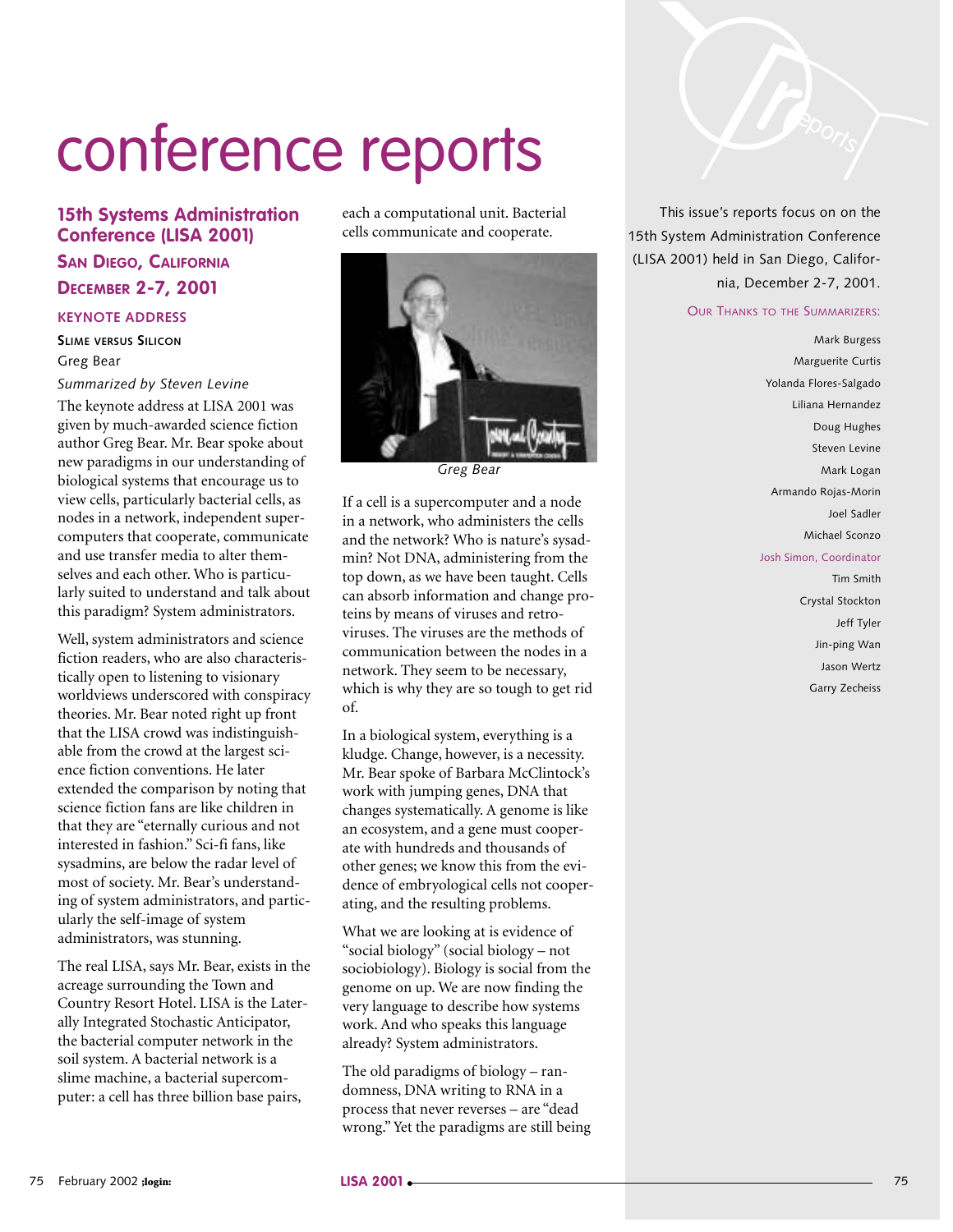taught. We need, instead, to look at the way we put systems together to gain some understanding of the problems of biology.

So, Mr. Bear says, go forth and study biology. You will learn how to administer systems; slime has been doing it for billions of years. All biological systems are networks of users, and users all have different priorities. We must learn to be open, to think like children, in order to deal with networks of users.

#### **REFEREED PAPERS**

#### **STIRRING THE MATRIX: ORGANIZA-TIONAL SYSTEM ADMINISTRATION**  *Summarized by Tim Smith*

#### **DEFINING THE ROLE OF SERVICE MANAGER: SANITY THROUGH ORGANIZATIONAL EVOLUTION**

Mark Roth, University of Illinois at Urbana-Champaign

The presentation began with Mr. Roth defining a service as a collection of tools that allow users to do their jobs. He then reviewed the evolution of services over the past decade. Services in the early nineties were homegrown tools where no distinction was really made between the system and the services provided. In the late nineties, client-server applications, where there was some distinction between the system and the service provided, took the place of in-house software. Services today are taking the form of black boxes where the service software is distinct from the system it runs on, and users are not aware of the type of system used to run the service. The thesis of the paper is that in this new environment the role of service manager should be entirely separate from that of system administrator.

As presented, the role of service manager includes several components: initial planning, production deployment, and ongoing maintenance of a service. Thereís too much work required by the

components to be handled by either system administrators or developers. System administrators are too busy to begin with, and their core competency is system management not maintaining services. In addition, system administrators need to achieve economies of scale in their work, and this is not possible in service management. Service management should not be handled by developers due to their incompatible time requirements and core competency in programming.

In Mr. Roth's approach the service manager focuses on the users of the service and is responsible for ensuring that the services needed by users are available. This means giving requirements to developers for in-house software and delivering system requirements to system administrators so the hardware service will be available when needed. The advantages of this approach as seen at UIUC include improved communication with the service manager as the only communication channel between system administrators, developers, and users; increased staff retention; easier budgeting; and achievement of some economies of scale. Mr. Roth pointed out that the approach is not fully in place at UIUC but that its advantages were already being seen.

Additional information can be found on Mr. Roth's Web page at *http://www.uiuc. edu/ph/www/roth/*.

#### **NEW TECHNOLOGIES FOR SMALL AND MEDIUM BUSINESSES (SMB)**

Degan Diklic, Venkatesh Velayutham, Steve Welch, and Roger Williams, IBM Almaden Research Center

Mr. Diklic's presentation addressed the remote outsourcing of services for multiple branch offices and small businesses. In this presentation a small business is defined as having fewer than 500 machines, and a medium-sized business is a business with fewer than 5,000

machines. Servicing branch offices and small businesses is not an attractive venture for service companies trying to make a profit, because the clients are on the other side of a firewall, dedicated lines to bypass the firewall are expensive, a full-time administrator for a small site is also expensive, and there is no generic service infrastructure in place across sites. One idea is to remotely manage small sites using VPN and remote management tools. Current solutions that implement this idea, such as OpenView or Cobalt Blue, are expensive.

Mr. Diklic's solution avoids the expense of the available solutions while still allowing sites to be serviced effectively. The solution places a communication server outside the firewalls of the remote site and the service provider. These communication servers are owned by a trusted company, IBM in this case, and are used to make a connection between usher servers on the local LANs. The usher server is used to resolve network locations of the remote machines so they can be administered as if they were part of the service company's network.

This architecture has been used in several projects in Mr. Diklic's research group. The first project was a disk expansion project that allowed additional disks to be used as an extension of an existing disk in the remote site. This allows remote sites to share disk storage and makes remote data storage possible. The second project is a backup utility for remote sites. The backup of the remote machines is performed over the network at night when the bandwidth is not being utilized. Data restoration of user data is performed by an application CD that connects to the remote backup facilities and allows the user to access the data. Authentication is also handled by the CD since it contains the customer's username and password in a secure form.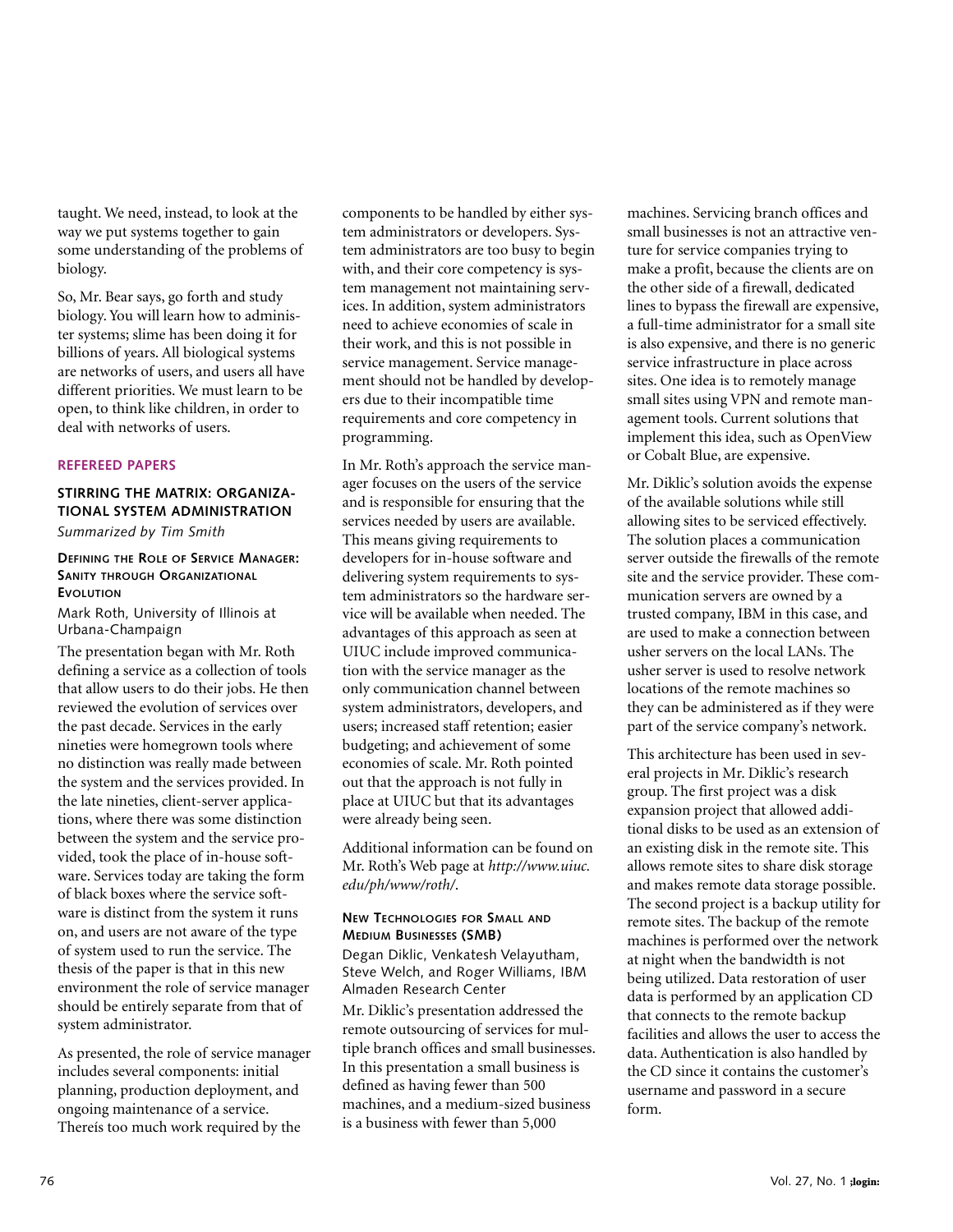# **TECHNOLOGIES INDISTINGUISHABLE FROM MAGIC: ANALYTICAL SYSTEM ADMINISTRATION**

*Summarized by Marguerite Curtis*

#### **A PROBABILISTIC APPROACH TO ESTIMATING COMPUTER SYSTEM RELIABILITY** Robert Apthorpe, Excite@Home, Inc.

Apthorpe began by expounding on how the tutorial on probabilistic risk assessment is a technique for finding vulnerabilities. He then addressed the reasons why he wrote it, talking about the problems that system administrators face. For example, they generally have little background on systems engineering and therefore have little context for understanding formal risk assessment, or they don't know how to detect problems, or they simply make a bad decision, like putting a primary and secondary server on the same switch. After acknowledging the problems, he spoke on why risk assessment is so relevant. His list contained about five points. For example, analysis is cheaper than firefighting and a good design defends against known problems.

In the second half of his talk Robert gave us the overview of his method, which consists of eight steps: define your problems; define your system; build a logic model of system failure; decompose system information of most basic actions and events; find the minimal sequence of events that lead to failure; estimate probability of event sequence from observed or estimated data; generate measures of component importance; and sanity check the model and the results. He then showed us an event tree analysis and a sample event tree. The next topic was how to use the results and what the weaknesses of the system are. He addressed these points and why they exist. Concluding, he spoke of his future hopes and plans, other possible research topics, and other applications, such as security, capacity analysis, or insurance and risk management.This paper won the Best Theory Paper award this year.

#### **SCHEDULING PARTIALLY ORDERED EVENTS IN A RANDOMIZED FRAMEWORK: EMPIRICAL RESULTS AND IMPLICATIONS FOR AUTOMATIC CONFIGURATION MANAGEMENT**

February Controlline in the system at the best controlline in the system at the system at the system at the system at the system at the system at the system at the system at the system at the system at the system at the s Frode Sandnes, Oslo University College Sandnes began by explaining his idea: the schedule would automatically maintain a system state to benefit all users and would be achieved by tools such as cfengine. It can be viewed as a mix of dynamic and static schedules where the dynamic tasks are triggered by actions and the static tasks have precedence. One of his main points is that the user can allocate any task to a particular schedule. He moved on to discuss randomized strategies and algorithms, as compared to the scheduled algorithm. His objectives consisted of finding out how the randomized schedule affects the efficiency, ability to intervene, and ability to identify the config model. He compared a deterministic management framework with a random one to determine efficiency. In the second half of his talk, he addressed malicious intervention and how it relates to his work and randomization. If the abuser wants to uncover the model, assuming the abuser can observe, randomized scheduling can make it more difficult. His idea is that the abuser will be unable to observe a sequence of events if there is only a random sequence to look at. Sandnes concluded that randomized scheduling lead to consistent performance, reduces the predictability of management abilities, and hides strategies, as well as noting that the framework is easy to implement.

#### **THE MAELSTROM: NETWORK SERVICE DEBUGGING VIA "INEFFECTIVE PROCEDURES"** Alva Couch and Noah Daniels, Tufts University

Couch began by stating his target problem, which is to automate network troubleshooting. His dream was to create a quicker response to network response. He then began showing how it all is formed, starting with pre-declaring

precedences, which must be done every time a script is added. This is a pain, so he moved on to discovering order between scripts without declaring, claiming that they will fail robustly when called at the wrong time, tell you when they fail, and won't undo each others actions. Moving further into discovering order in ineffective procedures, he talked about how it is easier to check whether a condition is present than to execute it. Trading extra executions for lack of precedence tables is cheaper and less work. The efficiency depends on the initial ordering.In the second half of his talk, Alva explained what is necessary for the commands and what he learned from it all. Each command requires awareness as to whether or not it failed (which is the easy part), must be homogeneous (which is the hard part), and must be convergent. There are no preconditions to engineering maelstroms, and they are safe to run in any sequence. He learned that causality is not a myth and cannot determine what will happen. You can determine what repaired a specific problem, not what caused it. It is not causal, but operational. He concluded with tasks he is working on and will be working on, such as a troubleshooting script.

## **MONTE LISA OVERDRIVE: EMPIRICAL SYSTEM ADMINISTRATION**

*Summarized by Joel Sadler*

#### **PERFORMANCE EVALUATION OF LINUX VIR-TUAL SERVER**

Patrick O'Rourke and Mike Keefe, Mission Critical Linux, Inc.

O'Rourke presented a performance comparison showing the relative merits of Linux Virtual Server (LVS) over hardware-based load balancing alternatives. Patrick began by explaining what LVS was and how it could be used to improve a Web site's performance. Their testing showed that not only is LVS quite capable of competing with hardware LB devices, it can be dramatically less expensive per request/second.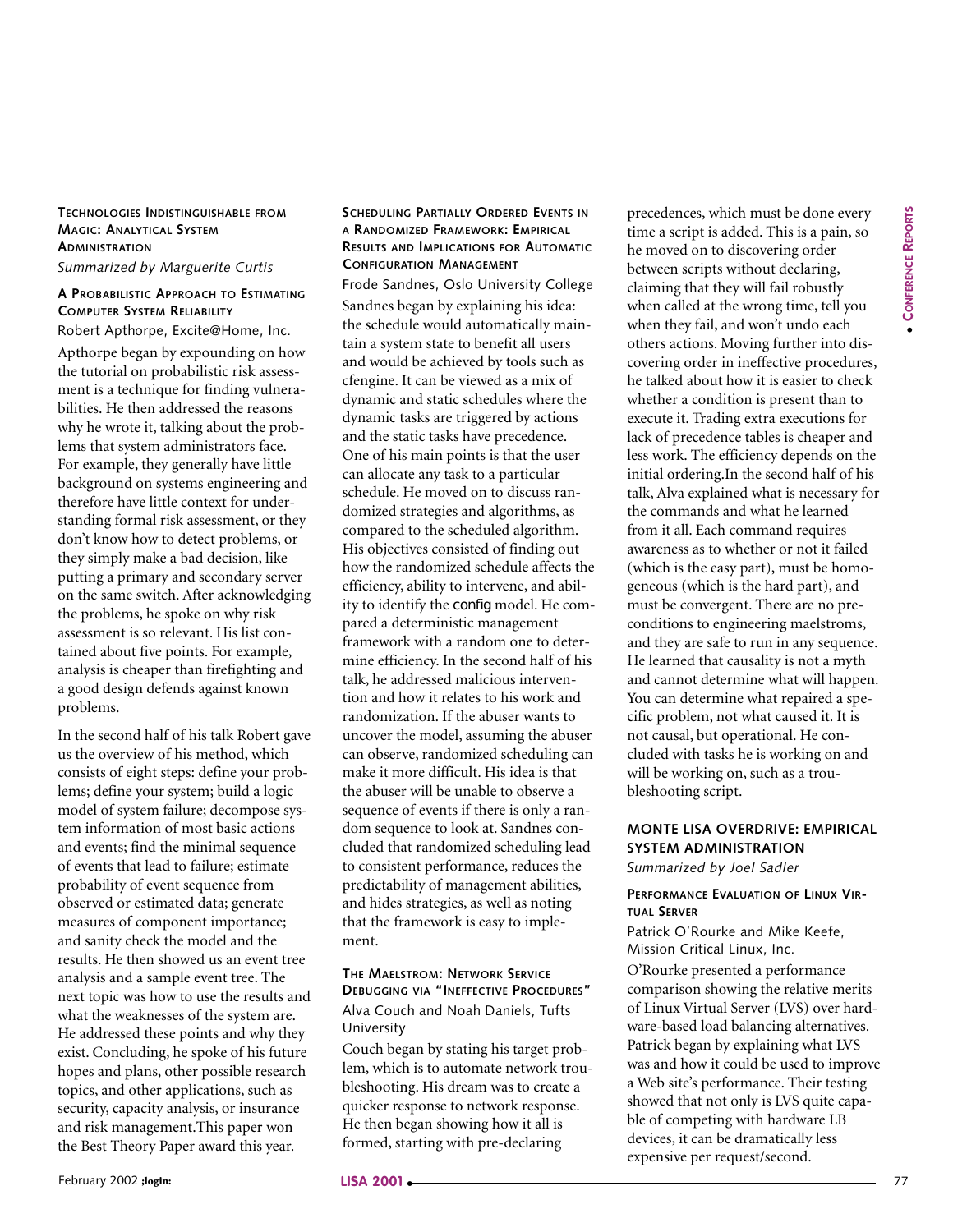#### **MEASURING REAL-WORLD DATA AVAILABILITY**

Larry Lancaster and Alan Rowe, Network Appliance, Inc.

If there is a holy grail in sysadmin today, it's the much-coveted five 9s (99.999%) of reliability. This somewhat eye-opening presentation showed a view of reality specifically with regard to NetApp filers. Using data gathered from customers via ONTap's Autosupport feature, Lancaster showed how they had categorized the failure data and then laid out the conclusions the data had shown. Quite surprisingly, their data showed that fewer "Operator" type errors occurred than power failures, even with clustered systems.

#### **SIMULATION OF USER-DRIVEN COMPUTER BEHAVIOR**

Harek Haugerud and Sigmund Straumsnes, Oslo University College Haugerud talked about the challenges inherent in building a model to simulate user behavior on a given multi-user computer system. His presentation showed their design principles and explained some of the initial goals they had in setting out. He then presented a fairly technical breakdown of their testing methodology. In doing so, Harek showed how they had tested the simulation with a known user-action data set obtained from a third party. Their results were impressive; while they admit that this particular simulation is in its infancy, its usefulness is easily visible.

#### **SEEING HOW THE LAN LIES: NET-WORK MONITORING**

*Summarized by Liliana Hernandez*

#### **SPECIFIC SIMPLE NETWORK MANAGEMENT TOOLS**

Jürgen Schönwälder, Technical University of Braunschweig

Schönwälder described the design and implementation of an SNMP management tool called scli, which provides an efficient-to-use command-line interface to display, modify, and monitor data retrieved from SNMP agents.The SNMP management tools available today fall into one of the following five categories.

- Generic low-level SNMP tools
- Generic low-level SNMP APIs
- Generic MIB browsers
- Generic monitoring tools
- Generic management platforms

But the author still often feels uncomfortable when trying to use them; for example, the generic tools often do not understand the relationships between MIB objects.The software design addresses five key requirements: extensibility, robustness, maintainability, efficiency, and portability.The package uses the <sup>glib</sup> library to archive portability and to reuse generic data structures such as list and dynamic strings. The SNMP engine gsnmp has been derived from the gxsnmp package and was subsequently modified to fix bugs and to improve stability. The SNMP engine itself uses glib. The interpreter core and some command implementations also use the libxml2 library to create and manipulate XML documents.The SNMP engine does not yet support SNMPv3 security. The code generator can be improved in many ways. The biggest limitation right now is the restriction that stubs can only operate on table rows or groups of scalars.

#### **GOSSIPS – SYSTEM AND SERVICE MONITOR** Victor Götsch, Albert Wuersch, Tobias Oetiker, Swiss Federal Institute of **Technology**

Gossips is a modular client-server-based system monitor. Gossips not only reports problems but suggests solutions to the problems by consulting a knowledge base. The monitor software is written in object-oriented Perl.The goal in this project was to address some of the problems found with existing solutions like SNMP, Big Brother, Swatch, Spong, and PIKT.

- Big Brother is good in design, scalability, and messaging. It is okay in configuration and is extensible.
- Swatch is very extensible. It is okay in configuration, design, scalability, and messaging, but it is not modular.
- Spong is good in design, scalability, and messaging. It is okay in configuration, extensibility, and modularity.
- PIKT is good in configuration, design, scalability, extensibility, and messaging, but it is missing modularity.
- gossips is good in configuration, design, scalability, extensibility, modularity, and messaging.

The distributed architecture of gossips builds a scalable monitoring system. Through its flexible and central configuration environment, together with its command-line module, gossips is easily maintainable.The object-oriented design of gossips builds a flexible and welldefined framework for developing new monitoring tasks. The concept of separating data acquisition and data analysis makes defined monitoring tasks reusable and provides the possibility to build combined tests. The knowledge base allows one to archive solutions to known problems in one place and to integrate the knowledge of the system manager. By including cfengine, gossips could be extended into an automated repair tool.

#### **THE CORALREEF SOFTWARE SUITE AS A TOOL FOR SYSTEM AND NETWORK ADMINISTRATORS**

David Moore, Ken Keys, Ryan Koga, Edouard Lagache, kc claffy, CAIDA CoralReef is a package of device drivers, libraries, classes, and applications and provides a suite of tools to aid network administrators in monitoring and diagnosing changes in network behavior. CoralReef offers a unified platform to a wide range of capture devices and a collection of tools that can be applied at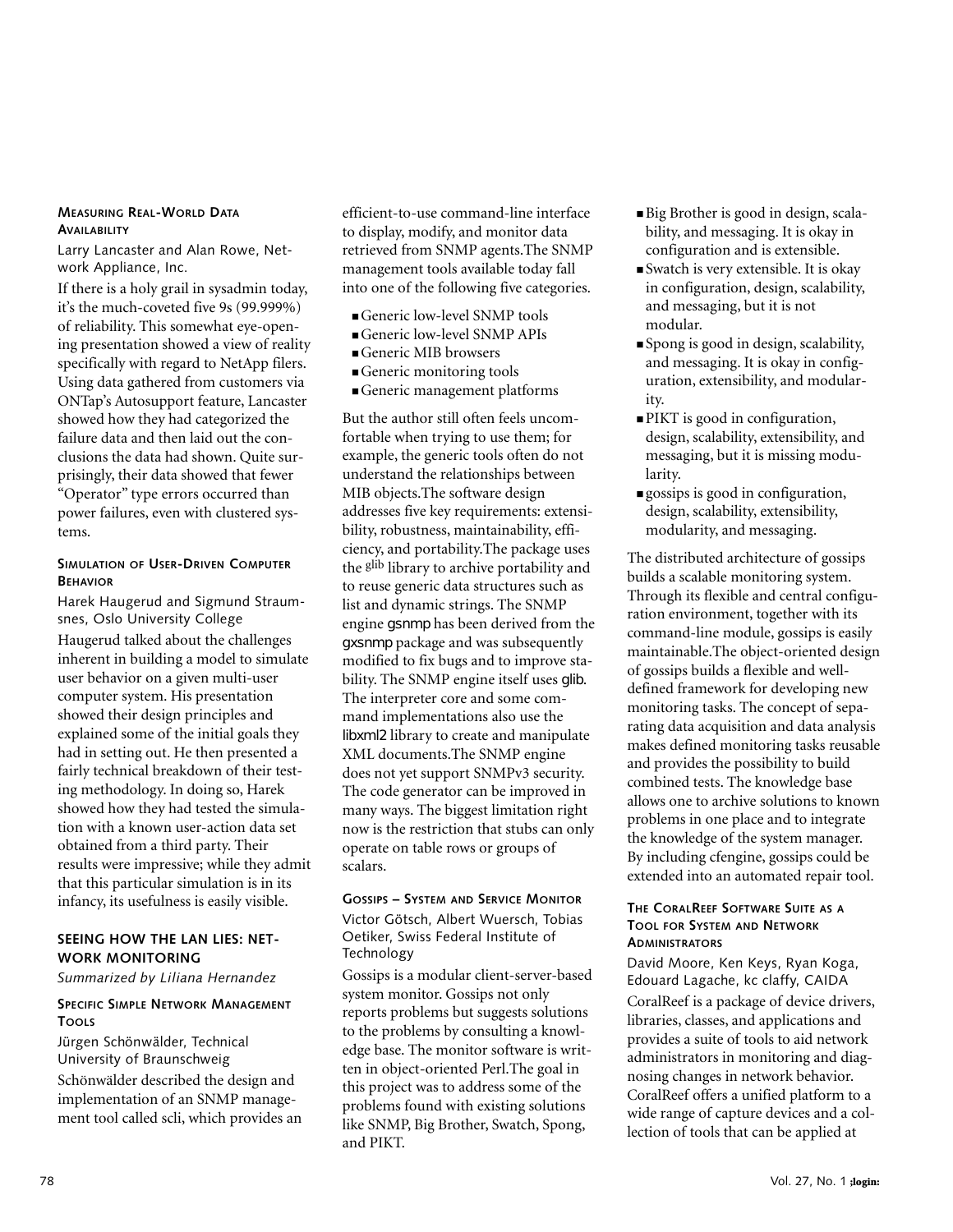**CONFERENCE CONFERENCE REPORTS** 

multiple network levels. Its components provide measurements on a wide range of real-world network traffic flow applications, including validation and monitoring of hardware performance for saturation and diagnosis of networkflow constraints. CoralReef can be used to produce stand-alone results or data for analysis by other programs. Coral-Reef reporting applications can output in text formats that can be easily manipulated with common UNIX data-reduction utilities, providing enormous flexibility for customization in an operational setting. CoralReef provides a balanced collection of features for network administrators seeking to monitor their network and diagnose trouble spots. By covering the range from raw packet capture to real-time HTML report generation, CoralReef provides a viable toolkit for a wide variety of network administration needs.

# **LEVEL 1 DIAGNOSTICS: SHORT TOPICS ON HOST MANAGEMENT**

*Summarized by Jeff Tyler*

#### **GLOBAL IMPACT ANALYSIS OF DYNAMIC LIBRARY DEPENDENCIES**

Alva Couch and Yizhan Sun, Tufts University

SoWhat is a tool for analyzing and tracing library dependencies in a large distributed environment. ldd can tell you what libraries any given program will load, but how do you determine the total set of programs in a large environment that might require a given library? The simple answer is that you don't, and thus one can never delete a library in a complex environment without a significant chance that some program somewhere in the environment will then break. Therein lies the path to library rot. SoWhat attempts to address this problem by analyzing and cataloging all library dependencies in just such a large environment. SoWhat currently runs on Solaris 7/8, with a Linux version promised. It's written in Perl and requires MySQL. It is freely available at *http://www.eecs.tufts.edu/~couch/sowhat*.

#### **DERIVING TOOLS TO ADMINISTER DOMAIN AND TYPE ENFORCEMENT**

Phil Kearns and Serge Hallyn, College of William and Mary

**c** product state-hold continue and behavior continue and continue and continue and continue and continue and continue and continue and continue and continue and continue and continue and continue and continue and continue In this context, Domain and Type Enforcement (DTE) means a mechanism to provide fine-grained mandatory access control beyond the level provided by a conventional UNIX kernel. DTE systems normally use a rather densely populated text file as a control and policy establishment tool, and simple typos in these files can have a catastrophic effect on the surety of the system. Phil and Serge have addressed this issue by producing two tools to aid in administration of DTE configuration files and to provide a graphic view of system objects that any controlled program might interact with. The tools are called DTEedit and DTEview and are available at *http://www.cs.wm.edu/~hallyn/dte*.

#### **SOLARIS BARE-METAL RECOVERY FROM A SPECIALIZED CD AND YOUR ENTERPRISE BACKUP SYSTEM**

Lee Amatangelo, Collective Technologies, and Curtis Preston, The Storage Group

Building on the success of their popular CART tool (first presented at LISA 2000), Lee and Curtis have constructed BART, the Solaris Bare-Metal Recovery Tool. CART was a system-specific tool, but BART is a networked version that can deal with multiple machines using an enterprise backup system and a single CD. It currently works on Solaris only due to Jumpstart dependencies and will operate with both Legato and Veratis NetBackup, although there are some Veratis issues.

#### **ACCESSING FILES ON UNMOUNTED FILESYSTEMS**

Willem A. (Vlakkies) Schreuder, University of Colorado

Now *this* is a very useful utility. It is used for recovering files from unmounted disks and general bunged-up disk spelunking. If you've ever spent any time in fsdb you'll appreciate what went into the construction of this tool. It works like cat and has both stand-alone (ruf) and callable library (libruf) versions; it can automatically determine the location of alternate superblocks and perform other useful disk tricks. It currently works on \*BSD, Linux, Sun OS/Solaris, and HP-UX. It is available under the BSD license at *http://www.netperls. com/ruf*.

# **TO YOUR SCATTERED PCS GO! DISTRIBUTED CONFIGURATION MANAGEMENT**

*Summarized by Tim Smith*

**AUTOMATING INFRASTRUCTURE COMPOSI-TION FOR INTERNET SERVICES** Todd Poynor, HP Labs

The automatically configured data center is an environment where the efficient redeployment of resources in the data center is required in order to meet changing demand. In this environment federations of resources from autonomous compute systems work together to provide a service. Such an environment does not exist today, but the framework presented by Poynor is a result of research and industry activity.

Poynor's talk presented a framework for composing Internet services from component services. In this framework, system administrators issue instructions to the computing resources on what services to deploy. The services that can be deployed are grouped into contexts that allow services to cooperate to achieve a larger goal and automatically discover new members of the context. Information is also provided to the framework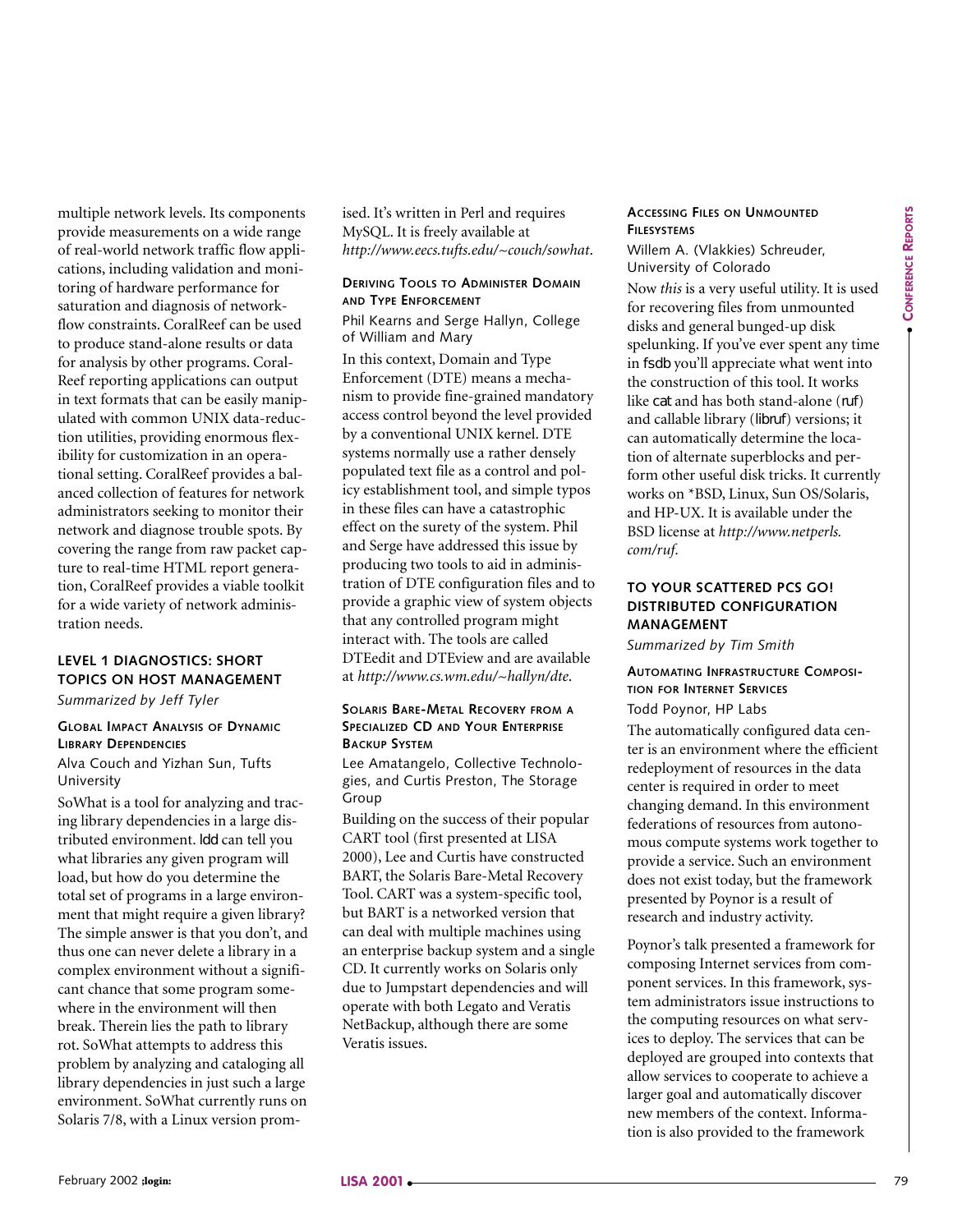about deployment changes in the context that allow services to adjust and reconfigure relationships so the proper services are still provided.

Changes to the service deployment must be specified by an administrator or automated process. The affected resources are notified of the change, which allows them to start and stop component services and possibly reboot machines into new environments. The services add and drop relationships based on the current environment. Once the instructions have been provided, Internet services are stopped and started without administrator intervention. Mr. Poynor gave an example of what would happen when adding a new machine into a Web server farm.

The framework will require a protocol suitable for all hardware and software. The current prototype used by Mr. Poynor's group is an extension of the IETF Service Location Protocol. The framework, implemented with the protocol, extends UNIX system startup scripts or the Windows Services applet to allow the machine to be dynamically configured.

The PowerPoint presentation of the talk can be found at *http://www.hpl.hp.com/ personal/Todd\_Poynor/*.

#### **TEMPLATETREE II: THE POST-INSTALLATION SETUP TOOL**

Tobias Oetiker, Swiss Federal Institute of Technology

TemplateTree II addresses the problem of adding new machines into an environment. Each new machine needs an operating system and software packages installed and any site-specific configuration changes. All of the modifications can be made to a base operating system install using cfengine.

Oetiker's presentation covered how TemplateTree II can be used to generate the cfengine.conf files necessary to apply the modifications to a base system and

POD-style documentation of the components that make up the modifications. TemplateTree II uses tools to set up subsystems including network configuration, the AFS client, and SSH configuration. Metadata are added to each subsystem description, which also includes the component configuration files, so TemplateTree II knows what each subsystem does.

Configuration of a base system using TemplateTree II involves specifying which subsystems to apply to the system. The metadata of each subsystem are used to create the cfengine.conf file. Once cfengine and the generated configuration file are installed on the base system, cfengine will finish installation and configuration of the subsystems, and the system will be ready for use in the system administrator's environment.

More information on TemplateTree II can be found at *http://isg.ee.ethz.ch/tools/*.

#### **THE ARUSHA PROJECT: A FRAMEWORK FOR COLLABORATIVE UNIX SYSTEM ADMINISTRATION**

Matt Holgate, Glasgow University, and Will Partain, Arusha Project

The Arusha Project allows system administrators at modest-sized sites to collaborate with one another on a large scale using the Internet. The presentation focused on ARK, an XML-based configuration language that can be used to describe system administration objects. An object is anything an administrator interacts with, including software packages, systems, and teams of administrators.

Partain's presentation showed how a software package can be described by different administrators using the configuration language. Each administrator began with different description fields, which include the package name, any administrator comments, the options used to build the package, and many other fields. Partain's presentation

showed how isolated system administrators can collaborate with a few other system administrators via the Internet to exchange their package descriptions. Each administrator can take the descriptions from others and plug useful fields into his or her own description. As the updated descriptions of the package are shared, the package description at each site is improved.

Partain's examples showed how packages can be parameterized and inherited by other packages. He also showed how macros are created in the configuration language and clean up the parameterization of an object.

The Arusha Project home page can be found at *http://ark.sourceforge.net/*.

# **HUMAN INTERFACE: TIMELY SOLUTIONS**

*Summarized by Jeff Tyler*

**LEXIS: AN EXAM INVIGILATION SYSTEM** Mike Wyer and Susan Eisenbach, Imperial College

This paper won the Best Applied Paper award.

Wyer and Eisenbach faced the problem of converting (temporarily) a large number of Linux workstations to a highly secured configuration to allow students to take programming examinations while still maintaining network connectivity to a central server to collect test data. After the exams are over, the workstations have to be reverted to a more normal state. This transition has to be done repeatedly over the course of a semester.

They solved this problem with a combination of local and remote lockdown tools and a secured client-server configuration built around SSH and ipchains. They took advantage of tricks like mounting the root file system without suid bits active and heavy use of custom run levels. To activate a Lexis client one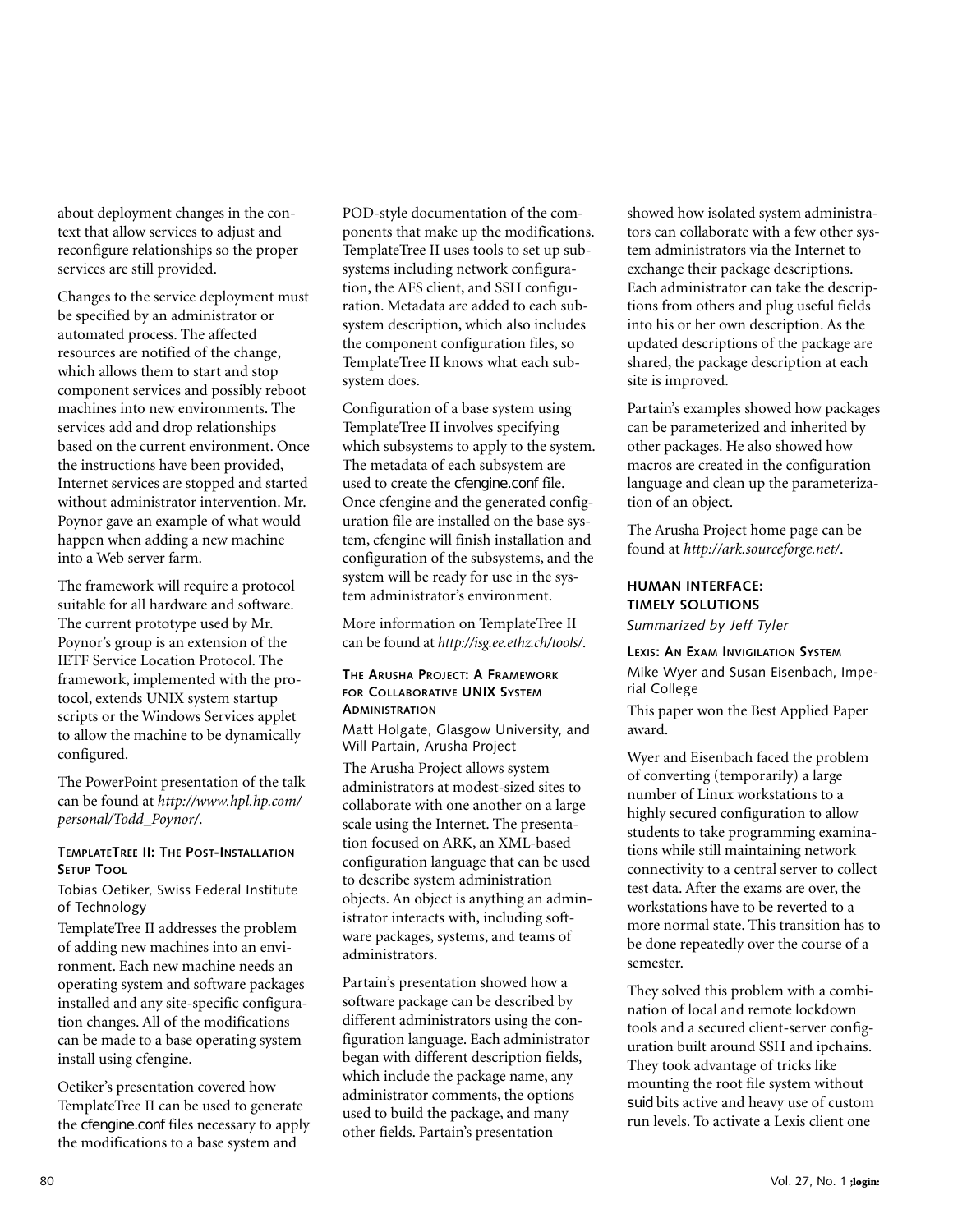simply changes to run-level 4 and the rest is automatic. The Lexis server, on the other hand, is a dedicated box with more traditional system security and maintains "Lexis state" at all times.

Mike provided a lot of detail about development and testing of the system, building confidence with students and staff, and discussed how they overcame problems such as scaling and system reliability. The Lexis system is in use at Imperial College and may be obtained under GPL at *http://www.doc.ia.ac.uk/ ~mw/lexis/*.

#### **JAVAMLM, A CUSTOMIZABLE MAILING-LIST MANAGER**

Ellen Spertus, Mills College; Robin Jeffries, Sun Microsystems

The authors attempted to tackle a problem with which all of us are familiar: the fact that a successful mailing list soon generates volume levels that overwhelm some users, who then drift away. They studied and rejected some traditional approaches such as static sublists and user filtering and implemented a dynamic sublist approach (threads). This approach presumes nothing on the part of the mail client (e.g., no filtering) and allows the user access via a Web interface to adjust subscriptions and preferences. Javamlm works with qmail to do the heavy lifting (e.g., thread distribution) behind the scenes.

This effort was strictly a prototype and the authors intend to fold their work into mailman, the GNU mailing list manager.

#### **GEORDI: A HANDHELD TOOL FOR REMOTE SYSTEM ADMINISTRATION**

Stephen J. Okay, Road Knight Labs, and Gale E. Pedowitz, Protura, Inc. This was an interesting talk and a fascinating paper. The authors detail their efforts to build a useful (and relatively secure) sysadmin remote access tool on a Palm Pilot. Quoting directly from the

paper, "At base, GEORDI is a forms based UI wrapper for an RSA/DSA ssh connection to a remote host running sudo." GEORDI also understands about 60 UNIX commands and can recover state from previous sessions (scripts and commands built with its commandbuilder tool).

I suffer from the same bias that I suspect most of us do – if I can't get to a shell, then I tend to suspect the utility of the tool. The authors, sysadmins themselves, have gone a long way toward addressing this concern and producing a useful tool, given the inherent limitations of the platform. If you need to perform highly mobile systems administration, then GEORDI may very well be useful to you.

GEORDI is available under GPL at *http://www.GEORDI.org*.

#### **ADAPTING THE COLLECTIVE: SHORT TOPICS ON CONFIGURATION MANAGEMENT**

*Summarized by Tim Smith*

# **PELICAN DHCP AUTO-REGISTRATION S YSTEM: DISTRIBUTED REGISTRATION AND CENTRALIZED MANAGEMENT**

Robin Garner, Tufts University Garner presented the DHCP registration system implementation used at Tufts University. The university has a class-B address space and about 9,500 systems. Six DHCP servers are used to service these machines. After experimenting with DHCP registration systems from 1997 to 1999, Garner was involved in the development of Pelican. Pelican was developed to address scaling issues not handled by the other registration sys-

tems.

Before registration the host is given an IP address from an untrusted portion of the address space. Pelican works by deriving a hosts MAC address when they register with the Web utility. The MAC is put into the dhcp.conf file, and the DHCP service is restarted every fifteen minutes to pull in the new MACs. When the new machine is restarted after DHCP has its MAC address, it is able to obtain an address in the trusted address space and see the entire network and Internet. Pelican also has functions to add and purge leases from the database, and to purge old machine registrations from the database. Garner concluded with performance results of Pelican.

#### **A MANAGEMENT SYSTEM FOR NETWORK-SHAREABLE LOCALLY INSTALLED SOFTWARE: MERGING RPM AND THE DEPOT SCHEME UNDER SOLARIS**

R. P. Channing Rodgers and Ziying Sherwin, US National Library of Medicine

Network-shareable software has several problems. Packages are not independent of one another, and there is a need to allow host-specific "custom" packages. While locally installed software allows for host-specific packages, it is a large burden to maintain.

After covering previous work in the area, Rodgers noted that depot was selected for the project because it is a simple format, RPM was selected because its format is open, and each format contains information that complements the other.

Rodgers' presentation concluded with future work for the project. The RPM and depot functionalities should be coupled. In order for the combined format to work well, the RPM database needs to be modified to allow for dependency checks across the network. The documentation in the two formats should also be merged. Other RPM enhancements that would require modifying the RPM code would also be useful.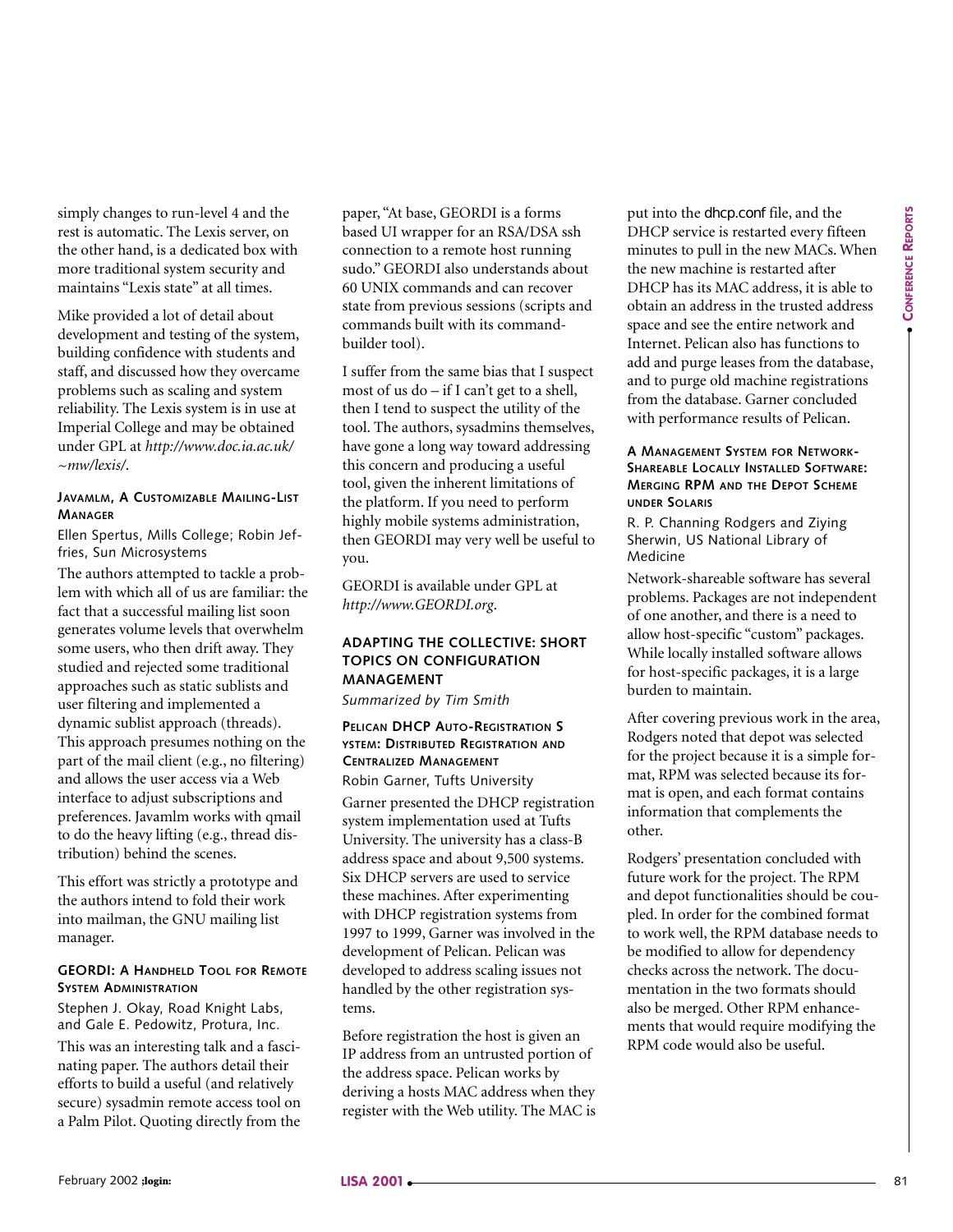#### **FILE DISTRIBUTION EFFICIENCIES: CFENGINE VERSUS RSYNC**

Andrew Mayhew, Logictier, Inc. The native file transfer protocol in early versions of cfengine did not work. To overcome this problem Mayhew put rsync in place to transfer files between systems. When the cfengine file transfer was fixed, the possibility of comparing it against rsync motivated Mayhew to compare the two.

The experimental setup used two machines on the same segment and compared the performance of unencrypted cfengine file transfers, encrypted cfengine file transfers, and rsync. Files transferred in the experiments varied in size from 128 kilobytes to 2 megabytes.

In the experiments rsync performed better on large file transfers, while cfengine was better transferring smaller files.

#### **CFADMIN: A USER INTERFACE FOR CFENGINE**

Charles Beadnall, W. R. Hambrecht, and Andrew Mayhew, Logictier, Inc.

Mayhew presented CfAdmin, a user interface for cfengine designed to allow facilities staff, release engineers, system administrators, and network operators to preview and edit information regarding systems and the software for them. Each of the groups needed to use cfengine for their work, so a common interface was created.

CfAdmin uses cvs for version control, cfengine for host management, and netcool for network monitoring. Apache with secureid is used for the interface. The interface allows the different groups to perform host entry and software location entry (e.g., binary paths, etc.). The system administrator then uses the interface to configure a system before deployment using software information from the release engineer. Facilities are able to use the interface to install the machine in the proper location.

A cfengine.conf file is generated by CfAdmin and then pushed out to all hosts based on the information entered. The automatic generation and distribution of the configuration file eliminates human error while updating the configuration file and makes cfengine easier to use.

#### **WORK-IN-PROGRESS REPORTS**  *Summarized by Jeff Tyler*

#### **EMAIL REDO LOGS FOR USER-INITIATED RESTORES**

Rich Graves, Brandeis University Email redo is more concept than code at the moment but in use nonetheless. In a nutshell, create two mail spools and declare one read only (at the user level). Allow the users to recover individual pieces of mail from the r/o spool after they zap them in error in the traditional r/w spool. Supports UW-IMAP, currently running on Linux. Roll the spools on a systematic basis and expire the r/o spool at a reasonable point. A very clever idea that only requires simple changes to the local mailer to write both spools on incoming mail, some pointers to allow users to recover their own files, an expire mechanism for the r/o spool, and a LOT of disk space.

#### **BRINGING UNDO TO SYSTEM ADMINISTRA-TION: A NEW PARADIGM FOR RECOVERY** Aron Brown, University of California, Berkeley

Very much at the concept level at the moment, undo would provide the ability to "recover" at will to almost any point in time. Requires a LOT of prior planning. The concept is based on the system-recover three Rs: rewind, repair, replay. It sounded very transactional but aimed at base OS, not databases. It will be interesting to see where this one goes.

#### **OPERATIONAL FAILURES IN LARGE-SCALE INTERNET SERVICES**

David L. Oppenheimer, University of California at Berkeley

This case study – the first in what is hoped will be a series of case studies involving large-scale Internet-based

enterprises – involved an Internet-based network storage company. Among the findings of interest was the fact that most failures were due to human error, which accounted for 33% of the events studied. The next largest cause of failure was listed as software failure and this was charged against the fact that software used was mostly home grown and being operated without rigorous change control. Oppenheimer is actively seeking companies or organizations willing to participate in his study and guarantees that no one will ever learn your name if you sign up.

#### **VERDAD**

Jeff Kellem and Jeff Allen, tellme.com Verdad is a central configuration store. It understands inheritance, versioning, and is based upon MySQL and Perl. It controls software, DNS and DHCP data, and user ACLs. It has a r/w Web interface. Sounds useful.

#### **ESTABLISHING AN ASSOCIATE OF APPLIED SCIENCE IN COMPUTER SECURITY DEGREE**

#### Will Morse, North Harris Montgomery Community College

Morse is working on establishing this degree program in the Texas community college system. He has a core curriculum, two OS-based courses, and a "lore" segment. He's looking for ideas and wants to draw upon the experiences of others in this area. His goal is to produce an entry-level security person who can meet 80% to 90% of the security requirements that a small business might have.

#### **INSTALLING LINUX IN UNDER THREE MINUTES** Paul Boven

The keywords for this talk are PXC, BIOS re-direction, serial console, and remote power control. Then stir in DHCP, TFTP, and NFS. Ever dig into the Sun OS or Dec remote workstation build procedure? Then you understand 90% of this WIP. The other 10% is mostly in getting PC hardware smart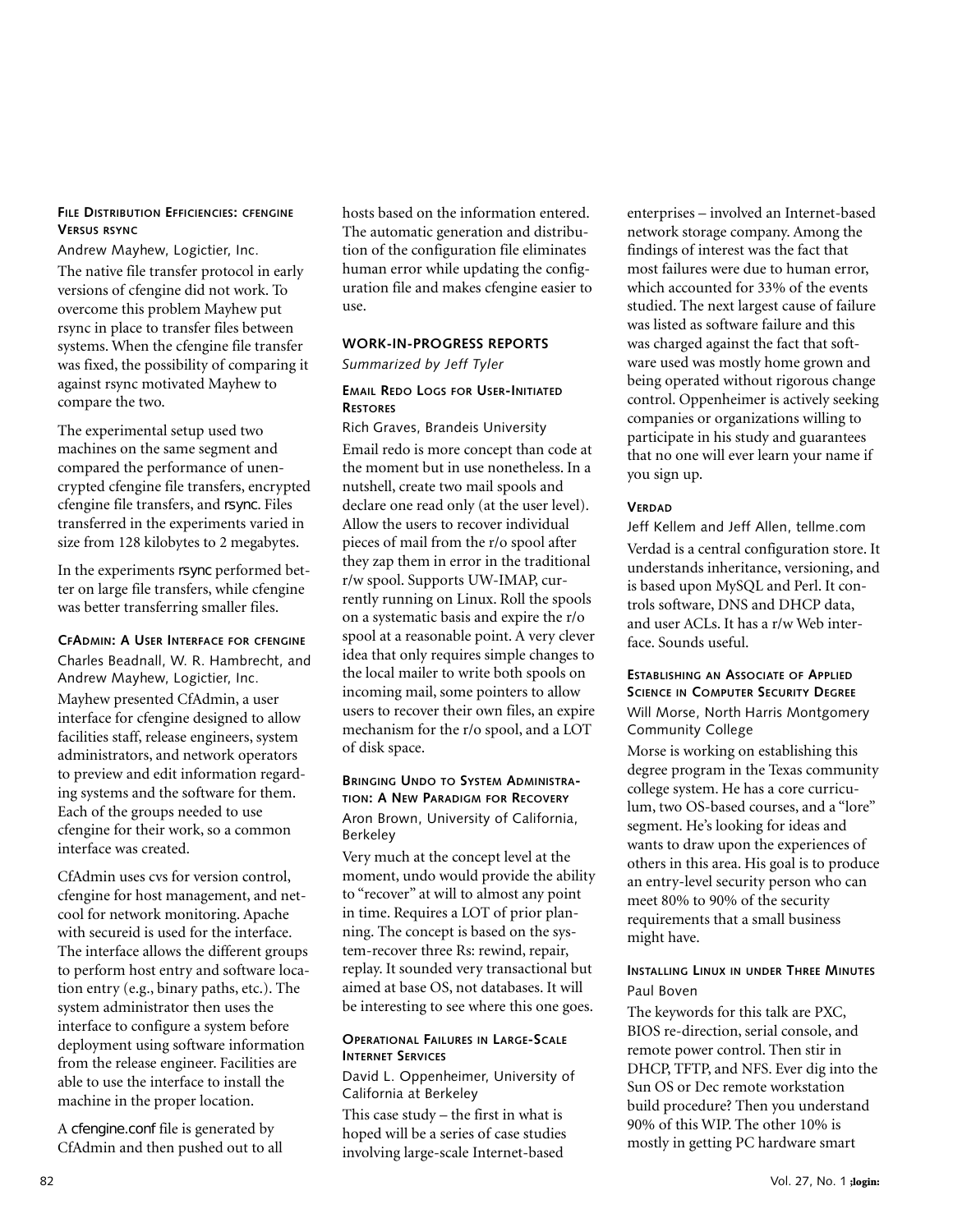enough to boot off the wire. Paul seems to have a very nice scalable version of this ever-popular hack. It used to take us longer than three minutes to do this in Athena, but disks and the wire were both slower then. Boven can be contacted at *p.boven@sara.nl*.

#### **THE CONDOR CLUSTER TOOL** Erik Paulson

It's a bird, it's a plane, it's a big cycle stealer! Currently at 1000 CPUs and growing daily. It's been adapted to interactive use and taught some manners (from the standpoint of the people whose cycles you are stealing). Currently uses only advisory locks and has some issues with reservation timeouts (they don't). In the words of it's author, "It's not too secure . . .." V2.0 is under development and will address security with Kerberos, have resource reservation timeouts, and stronger-than-advisory locking. Don't let those spare cycles go to waste, folks.

#### **A PORTABLE LINUX CLUSTER**

Mitch Williams, Sandia National Labs

This was an extremely neat hardware hack. Visualize this: a 4-banger Linux cluster in a tiny  $(5.3" \times 5.3" \times 13")$  custom rack. Weighing 15 pounds, it has its own little packing case that fits in the overhead rack on a plane. Built around the PC104 card buss system. Each CPU has 128 Megs of memory, and the whole thing is driven by a 50W power supply. They built it in a month from scratch for about \$5,000. Seems like Sandia needed a PORTABLE teaching and demo system that could do some serious parallel processing. You have to see this thing to appreciate it – it's a jewel-like creation. I asked Mitch what he'd change if he had to do it again and he said, "I might make the power supply a tad larger, like 75W or maybe even 100." Mitch asked that, in addition to his coworkers at Sandia, I give credit to the Parus and Advanced Digital Logic corporations for all their February 2002 **Example 12 Example 2013 Fermino February 3 Fermino February 12 Fermino February 12 Fermino February 12 Fermino February 12 Fermino February 12 Fermino February 12 Fermino February 12 Fer** 

help. This was the winning WIP and a very well deserved win in my opinion.

#### **INVITED TALKS**

#### **CNN.COM: FACING A WORLD CRISIS** William LeFebvre, CNN Internet **Technologies**

#### *Summarized by Joel Sadler*

It was a presentation that few will forget. LeFebvre showed in great detail how CNN.com dealt with the traffic load created by the 9/11 tragedy. He opened the talk by presenting some introductory information about how the CNN.com operations actually run. The group that handles the hardware for CNN.com also performs the same function for quite a few other Turner Web sites, including WCW.com, SI.com, TBS.com, and CartoonNetwork.com. All of the Web serving hardware for the various sites is identical, which allows for very simple "swings" of hardware among the various sites when required for special events or other heavy traffic times.

Moving on, Bill presented a time line with a stunning array of data about their traffic load. He showed that their inbound HTTP requests doubled every *7* minutes, with a starting metric of 84,719 hits/minute at 08:45 (all times EDT). By 09:00, they were already up to 229,006 hits/minute! At this point, the traffic monitoring software was shut down for several hours to remove any and all unnecessary load from the network and servers.

Meanwhile, the staff was scrambling to borrow servers from other sites so that CNN.com could continue to serve the exponentially increasing load. Starting with 10 servers at 08:45, they were able to increase that number to 52 by 13:00, including an amazing swing of 20 servers in a half-hour period. In addition to the server moves, they were minimizing the contents of the home page in an attempt to meet the overwhelming demand. At their lightest point, there

were only 1247 bytes of HTML, with one small logo and a small picture.

Other interesting statistics of note: CNN.com's previous high traffic record was on 11/8/2000, the day after the US presidential elections. It reached a peak of about 1.2 million hits/minute for a total of about 139 million page views. On 9/11/2001, CNN.com successfully served about 1.1 million hits/minute for a total of about 305 million page views, not including the several hours that monitoring was deactivated. Their best guess as to the actual peak was about 1.8 million hits/minute.

#### **SECURITY FOR E-VOTING IN PUBLIC ELECTIONS**

Avi Rubin, AT&T Labs — Research *Summarized by Crystal K. Stockton* Rubin talked about his previous experience with developing a system of e-voting for a public election in Costa Rica, where the voters needed to vote in their home districts. The government has already provided public transportation for those not living in their home district and has made the voting day a national holiday to ensure that everyone has a chance to vote, yet e-voting would help those unable to travel.

Problems they encountered were that each district had a different ballot, adults had little experience with using a mouse, and the computers were limited to regular voting districts. The written software took into account the problem of several different types of ballots, and it was suggested to use touch screens or light pens to compensate for the mouse, but the government did not have the extra funds. Other problems during testing were that all votes were recorded correctly for the primary Republican and Democratic candidates but wiped out the votes for other candidates. A power surge switched all votes from one candidate to another, and without an audit trail it was impossible to redistribute the votes.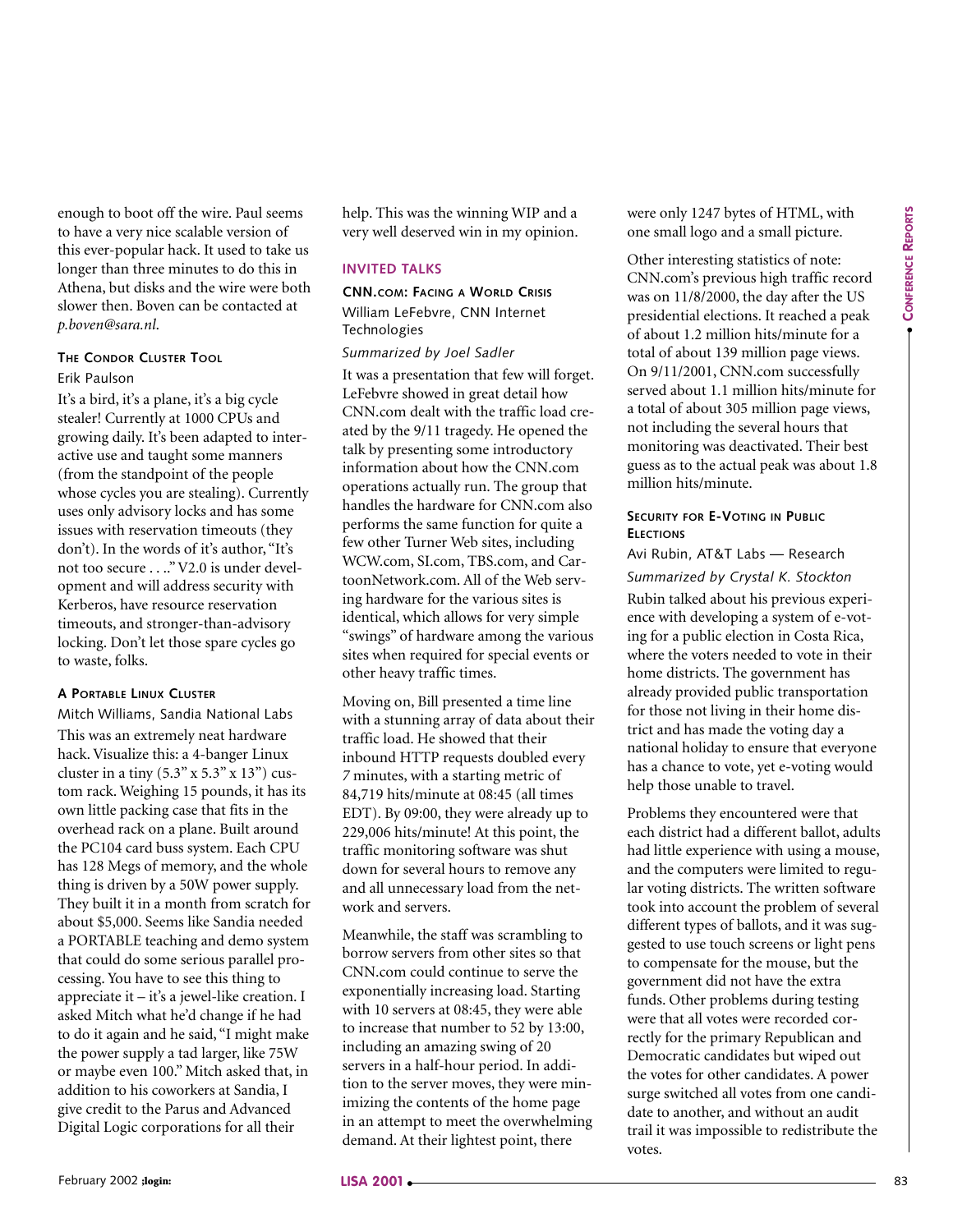Rubin also outlined possible threats to the system, social apprehensions, and technical issues. What types of consequences would there be if an attack were successful? How motivated are these attacks? What type of voting coercion, sale, or solicitations will there be? Is this a secure platform to use? What will the availability of the network be? How can it verify that a living person is voting?

#### **ZOPE**

Michel Pelletier, Digital Creations

*Summarized by Armando Rojas-Morin*

Zope is an open source Python-inspired object-oriented Web environment. With Zope, Web sites are developed through the Web itself.

One of Zope's strengths is its security system. Users have roles assigned, and actions are protected by permissions. It provides a file-system-like structure with a root folder. Permissions can be asigned to each subfolder. It's a good way to delegate. Because everything is done via the Web, things are not actually files in the file system.

Zope is more than just a server (HTTP, FTP, pcgi). Zope's philosophy is that data, login, and presentation should each be a different layer. This keeps all of the designers and developers happy by never violating their layer.

Zope offers relational database integration and content objects for the data layer; Python, Perl, and SQL for the scripting layer; and page templates and DTML templates for dynamic presentation.

# **2001: A COMMUNICATIONS ANNIVERSARY**

Peter Salus, Matrix.net

#### *Summarized by Joel Sadler*

Peter Salus gave a wonderfully humane and informative talk. He discussed the technological distance covered, primarily in the 20th century, to get us to the current level of communications dexterity. Peter also made mention of some of the leading innovations necessary to such advancement, such as the mechanical calculator, the telephone, and transatlantic radio messaging. He linked seemingly unimportant items together and illustrated their relevance in further advancing communications capabilities.

High points included the first transatlantic radio message in 1901; the first transistor in 1951; Clarke's short story "The Sentinel" in 1951 and its movie adaptation *2001: A Space Odyssey* in 1968; the birth of UNIX and of Linus Torvalds in 1969; Lyons' explication of the UNIX kernel in 1976; and the release of both PGP and Tim Berners-Lee's first HTTP work in 1991.

#### **IF I COULD TALK TO THE ANIMALS: WHAT SYSADMINS CAN LEARN ABOUT DIAGNOSTIC SKILLS FROM ANOTHER PROFESSION** David N. Blank-Edelman, Northeastern University

*Summarized by Crystal K. Stockton* Blank-Edelman began by comparing his profession to that of mechanics and doctors and pointed out several reasons why their work is completely different than that of a system administrator. He went on to say that a more accurate comparison would be to the profession of veterinarians. The reason comparing a system administrator to a mechanic is not accurate is that mechanics can remove and replace parts in determining a problem and fixing it. Their world does not fluctuate much, and they have various instruments available to help with diagnostics. Blank-Edelman believes comparing system administrators with doctors doesn't work either, because doctors treat others of the same species as themselves. They have the luxury of communicating with their patients. Veterinarians have the most similar profession to systems administrators because they work with a large variety of species, cannot easily remove

and replace parts, and collect diagnostic information from a third-party source.

Blank-Edelman then talked about different types of decision-making. One type described in depth was deductive logical thinking. This is a classical approach to decision-making, which is usually what people are taught at an early age. Another type of decision-making is naturalistic decision-making where the environment influences your decisions. Types of environmental variables are time, pressure, high stakes, and experience.

After explaining different approaches to decision-making and explaining the reasons for trying to mirror sysadmin and user relations, Blank-Edelman showed a clip from the movie *Doctor Dolittle*. While watching this clip, he explained how a sysadmin's job is similar to a veterinarian's. This was a fun and light way to compare the two professions.

To review Blank-Edelman's slides and learn more about his research, refer to the Web site *http://www.otterbook.com*.

# **THE PROBLEM WITH DEVELOPERS**

Geoff Halprin, e-smith, Inc.

*Summarized by Yolanda Flores-Salgado* "There is a problem with developers. They don't develop maintainable, production-ready, manageable code."

Maintenance is 70% of the software development lifecycle, but most developers can't maintain their software. They suppose and assume a lot, don't consider changes, don't provide enough documentation, and so on. Developers need to be re-educated, but sysadmins can't re-educate developers.

The only way is not to accept the product if requirements are not complete. If an application doesn't satisfy our needs, don't accept it, don't use it. Sometimes this is not possible, but if we could do it, our lives would be better.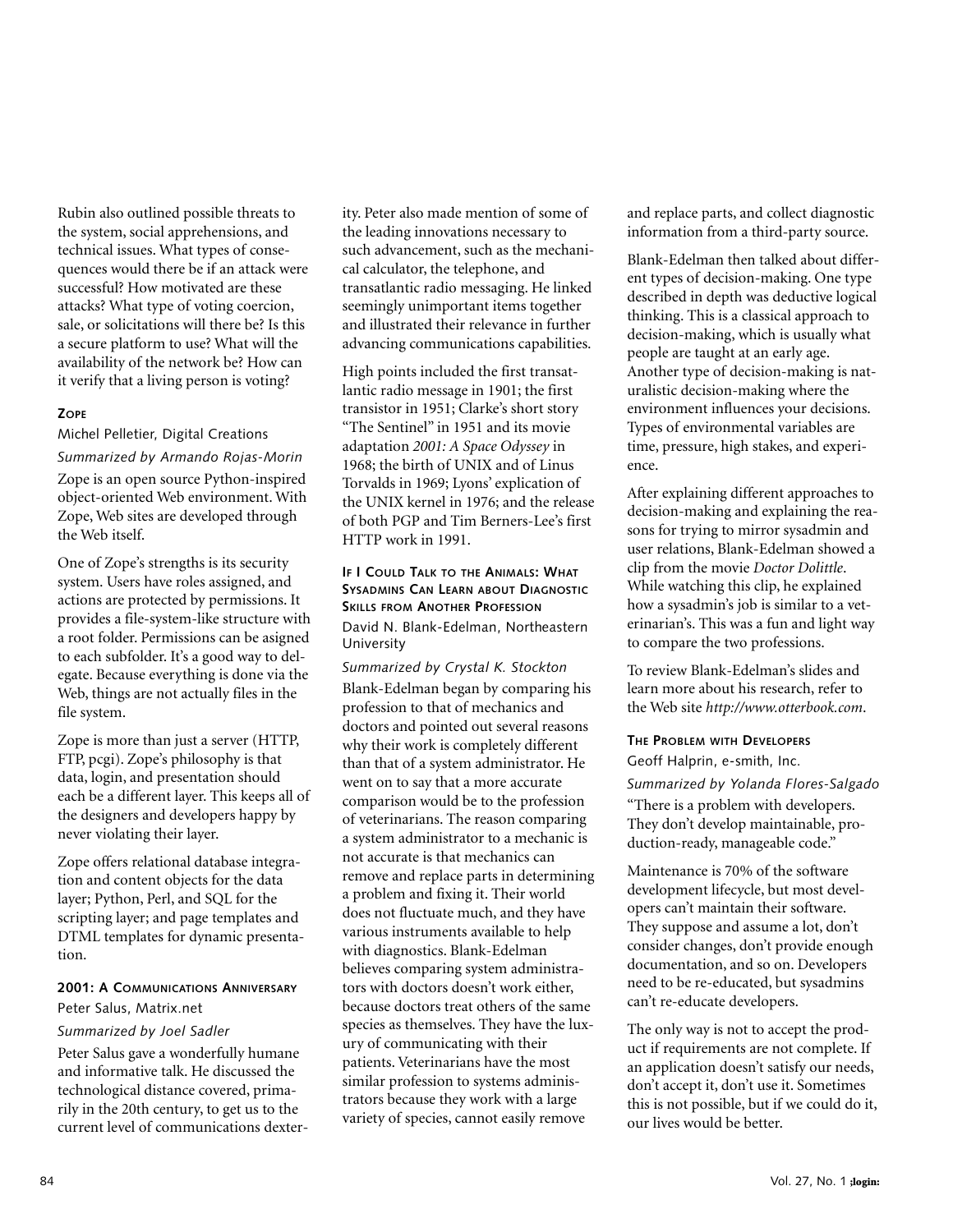**CONFERENCE CONFERENCE REPORTS** 

An application has a life cycle: install, configure, manage, monitor, build, update, and de-install.

Developers need to know configuration standards. We need standard configuration files and logs. We also need a partitioning of file types – not all files are equal, and to improve file access, each location should be specified separately and set by the administrator.

Applications should be separated from system areas, and developers should give us the choice whether to isolate the application in a simple hierarchy and to have separated data areas.

Configuration management is very important. Proper configuration gives us the choice to manage the application's behavior. For simplicity of use, everything should go in one file if possible.

Sysadmins need control over:

- How to stop and start the application
- Application requirements
- User Management

Sysadmins need monitoring applications. We need standard logs, and logfile management (files rotating, configuring logs, etc.). Sysadmins also need backups. How easy is it to backup and restore the application?

Error handling – does the application trap potential errors? Does it report errors in a consistent format?

Sysadmins need installation instructions. Halprin said, "It is a sad statement that most software installations are done by executing the vendor installation scripts without question."

An application should provide documentation to install, de-install, and upgrade it. We need to understand installation procedures, but, most importantly, we need to be able to control them.

#### **PHP FOR SYSTEM ADMINISTRATION** Shane Caraveo, ActiveState

*Summarized by Yolanda Flores-Salgado* PHP is a Perl/C-like scripting language designed specifically for the Web. It can be used on almost all platforms (e.g., UNIX, Windows, and MacOS), and it can be used either as a stand-alone language or as embedding SGML, XML, ASP, or JavaScript. PHP provides a lot of extensions supporting all of the commonly used databases (postgres, MySQL, Generic database, oracle), system protocols, and distributing processing.

PHP is easy to use and learn for sysadmins, especially if they are familiarized with C or Perl, and because it is Web browser-oriented, it can run anywhere. Web interfaces are also easy with PHP.

PHP can be (but is rarely) used for system administration. Since GUI interfaces are easy in PHP, PHP can be useful in building interfaces to delegate some sysadmin duties to non-sysadmins.

Some interesting PHP-related sysadmin projects are:

- PhpMyAdmin (PHP and MySQL provides full MySQL admin capabilities)
- LDAP Admin (LDAP support via OpenLDAP or Netscape SDK)
- PhpQLAdmin (supports qmail, LDAP)
- Mailing List Admin. (simple EZMLM interface, but it could be better using EZMLM and MySQL. PHP provides PHP classes; easy to use. Lacks most options for make/edit lists.)
- proBIND (kindly interface for BIND config)
- PhpCron (simple Web-based cron server in PHP, integrated with crond)

Some PHP resources are: *http://php.net*; *http://SourceForge.org*; and *http://aspn.ActiveState.com.*

# **RULES OF THUMB OF SYSTEM ADMINISTRATION**

Steve Simmons and Elizabeth Zwicky .

# *Summarized by Tim Smith*

itemporal into the same of the line of the same of the same of the same of the same of the same of the same of the same of the same of the same of the same of the same of the same of the same of the same of the same of the The presentation was a collection of the wit and wisdom of the system administration field. "The only thing more frightening than a programmer with a screwdriver or a hardware engineer with a program is a user with a pair of wire cutters and the root password" is representative of the slides used during the presentation. After each slide Simmons or Zwicky would tell a quick story related to the slide and would point out the underlying rule of thumb or great truth that could be used by system administrators in their jobs every day. The slides for this presentation are not available online. The material used by Simmons can be found in his sigfile collection at *http://www.nnaf.net/~scs/Fun/ sigfiles.html*.

#### **WHAT SYSADMINS NEED TO KNOW ABOUT THE NEW INTELLECTUAL PROPERTY LAWS** Lee Tien, EFF

#### *Summarized by Josh Simon*

The short answer to the title, according to the speaker, is "a lot." He provided a general overview of the issues, but when in doubt, always contact your own attorney.

The theme of the legislation of late has been to figure out who controls the technology. Copyright law provides the creator of a work or expression fixed in some tangible medium, including electronic media such as RAM and disk storage, the right to exclusively copy, sell, and distribute their work and the right to authorize others to do so. Copyright infringement is when someone does any of this without authorization. There are two kinds of infringement: direct and indirect. Direct infringements are those where you yourself are the violator. Indirect infrigements are when there is a direct infringement and you're involved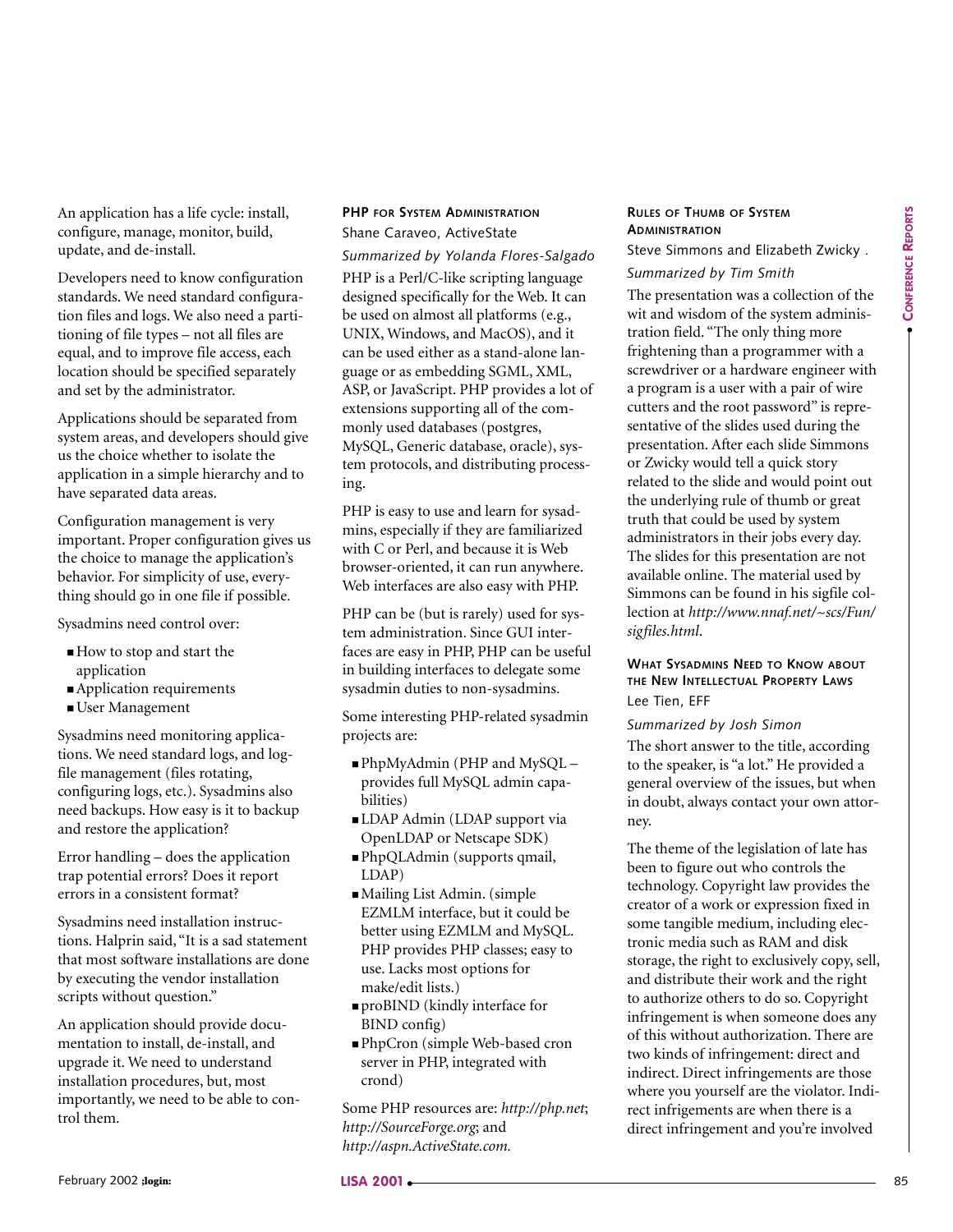intermediately. There are two types of indirect copyright infringements. The first is contributory, where you condone or help the direct violator, have knowledge (which has been extended to mean both "you know" and "you have reason to know"), and materially contribute to the violation, which includes the control of the facilities or the systems. The second type is vicarious, where direct infringement affects the right to control and leads to a direct financial benefit for the vicarious infringer. The example is of a tenant/landlord relationship. Since financial benefits are typically not present for system administrators, vicarious infringement probably doesn't appply to us. However, knowledge or reason-toknow do not apply to vicarious infringements.

So what can we as system administrators do? In smaller environments, we can avoid infringements. Unfortunately, this doesn't scale well. There's the so-called Betamax defense, which says if something can be used for substantial noncontributory use it's okay – but the courts aren't buying this argument yet, because it's only been applied successfully thus far to contributory, not vicarious, infringement.

What about Napster? They should have known there was infringement going on, and they provided the software and hardware (servers), so they've got contributory infringement. They also performed direct violations, and affected the right to control (vicarious) and cost the copyright owners revenue (vicarious). Even if only contributory infringement is involved, you can't foist it off and say it's someone else's problem once you have knowledge of it. So the advice here is to take cease-and-desist letters very seriously.

What about new legislation? Some case law shows that some knowledge is essential. Title II of the Digital Millenium Copyright Act (DMCA) provides safe

harbors for ISPs and other providers, though the safe harbors are very complicated. A safe harbor provides immunity for monetary damages only and is intended to limit the legal exposure of the provider. There are four of them defined: transitory network passage, where all you do is deliver bits from one place to another, as in the Usenet model; system and caching, where you provide the hardware and OS but no monitoring; user-stored files, where you provide the disk space; and search-and-retrieval tools, such as Yahoo! The definitions and requirements and exceptions are all very complex, written in legalese, and there's very little case law behind them. In general, though, you have to meet the specific criteria for a safe harbor: you must have an anti-infringement policy, accommodate and not interfere with standard technical measures to protect copyrighted works, and comply with notice and takedown requests. Unfortunately, some of these terms, such as "standard technical measures" and "antiinfringement policies," are legally ambiguous.

The big question becomes who controls the technology of the Internet? The RIAA and others want to control it because it can be used to copy and distribute works to which they own the copyrights. The DMCA, in the opinion of the speaker, is a strategy to control devices, and it doesn't provide exceptions like the Betamax rule; so it requires the right to control access and to make devices to circumvent access controls.

#### **HARDENING WINDOWS 2000**

Phil Cox, SystemExperts Corp.

*Summarized by Jason Wertz* For those of you out there who have to deal with Windows 2000 servers, there is always the question of how to protect your servers. What can you do as an administrator to make sure someone else's system is more attractive to a

hacker than yours is? Phil Cox (*phil.cox@SystemExperts.com*) had many of the answers in his presentation, breaking the topic down into several parts. First, determine the purpose of the server. Second, what types of physical security are necessary for the server. Third, what should be done as the OS is installed to promote tight security? Next, what can be done to tighten the security on the server after it has been installed? Finally, he suggested ways to test the servers after they are locked down to make sure they are as secured as necessary.

Before a new Windows 2000 server is set up, its purposes must be established. Determine what services will be offered, which ones won't be offered, which computers the server is allowed to talk to, what domains and workgroups the server is part of, and what protocols the server will be using. If these answers aren't known, the server should not be set up.

After the server's purpose is known, one should decide how to secure it physically. At a minimum, case locks should be used, EEPROM passwords should be activated, and the hard drive should be designated as the first boot device if removable media is usable, and the server is publicly accessible. If the system is critical or highly sensitive, cages should be used as well. Other methods of physical security are up to the administrator.

Once the methods of physical security have been established, the installation can be done. When installing, use NTFS as the file system, set a good admin password, and install only the required network services. Do *not* upgrade from older windows servers if possible.

After installation is complete the administrator needs to figure out what services are actually running on the server. For each service to be kept, startup options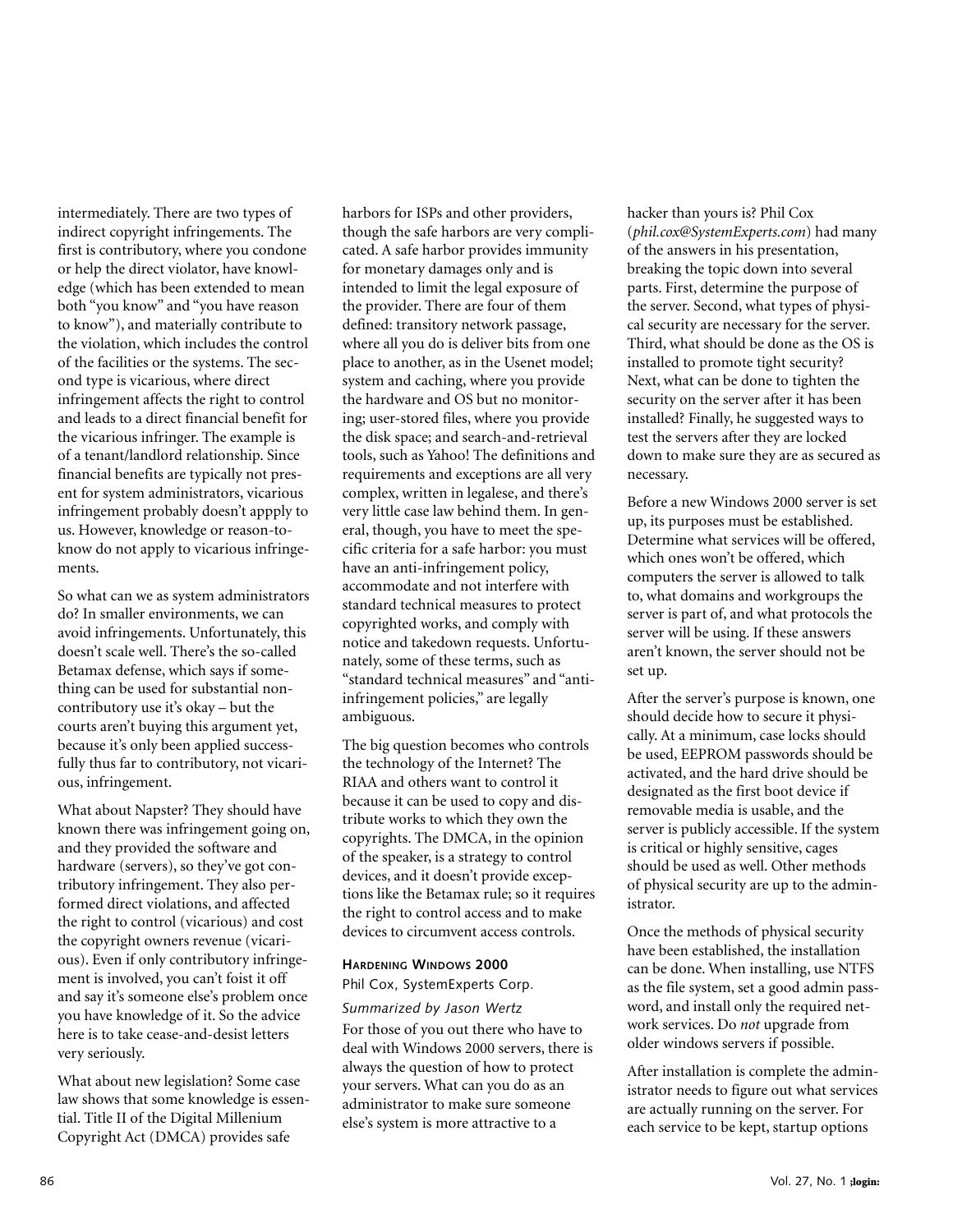need to be set. Unnecessary services should be disabled or deleted. Deletion is the preferred method since a deleted service can't be restarted by a hacker, though certain services are difficult or impossible to delete. System policies such as password policies, account lockouts, auditing policies, user rights, startup/shutdown policies, etc. should be set at this time. Directory permissions should also be checked. Networking must be looked at, and filtering methods should be used to protect various used and unused ports. Time synchronization should also be used. Next, the active directory must be secured. Finally, install service packs and hot fixes.

Once the system seems secure, it must be tested out for security holes. There are many commercial tools that can be used for this. Unless great care has been taken, these final tests will likely show that there are a few bases that still need to be covered. It is much better to find security holes at this stage rather than when a hacker breaks into the system and exposes them.

To download the white paper that is the basis for this presentation and contains all the details for each of these steps, go to: *http://www.systemsexperts.com/ literature.html* and download "Hardening Windows 2000"(*tutors/HardenW2K101. pdf*). There should be a version 1.2 of this file soon.

#### **SANS AND NAS**

W. Curtis Preston, Storage Designs

#### *Summarized by Mark Logan*

Preston focused on the differing technologies of SANs (Storage Area Networks) and NAS (Network Attached Storage), and the strengths and weaknesses of each. He concluded with a look at the future of the two technologies and how they will be affected by the advent of NFS v4 and NDMP (Network Data Management Protocol).

The first segment of the presentation discussed the actual architectures of SANs and NAS. SANs is a fiber-channel network of RAID devices attached to a host machine. NAS, on the other hand, is an appliance (often called a "filer," a term coined by Network Appliance) attached to a LAN. NAS typically uses either NFS or CIFS as the network file system. Preston mentioned that running SANs behind NAS is becoming more and more common.

Preston attributed several advantages to SANs, such as reliability due to the ability to design systems with no single points of failure between storage arrays, but he was also fairly critical of the technology, pointing out its very high cost and its difficulty to administer.

Throughout the talk, Preston was much more enthusiastic about NAS technology. He was the first to point out that last year, he categorically warned against trying to run an RDBMS on a NAS appliance. Now, he is a proponent of the practice, after seeing numerous success stories. The advantages he attributed to NAS included ease of administration, its generally superior speed measured against equally priced SAN and local disk solutions, and many of the "goodies" being included by NAS manufacturers, such as snapshots and truly advanced file systems.

He was quick to mention that a NAS system does suffer all the flaws of the network file system it implements, and that NAS presents some problems in the realm of backups. However, NDMP promises to fix many of these problems by allowing backup from filer to self, filer to filer, filer to backup server, and server to filer.

In conclusion, Preston declared that the choice between SANs and NAS was largely dependent on the particular situation. The overall message of the talk, however, seemed to be that NAS was

really maturing and becoming more affordable, but SANs still offered more in the realm of high availability and performance.

#### **NETWORK/SECURITY TRACK**

#### **WHITHER END-TO-END: PLACING BANDWIDTH AND TRUST AT THE EDGE** Gordon Cook, The Cook Report

one, the main consistent in the main consistent in the main consistent in the main consistent in the main consistent in the main consistent in the main consistent in the main consistent in the set of the set of the set of *Summarized by Jin-ping Wan* Gordon Cook, the author of *The COOK Report on Internet*, a monthly newsletter on Internet infrastructure development, calls for customer-empowered network infrastructures, in which customers control bandwidth and other resources over telco-empowered network infrastructures. Today's Internet is dominated by a few supercarriers; in the interests of the public, this should change to a scenario dominated by customers' networks intersecting global and other local networks. This is analogous to computing, which was dominated by large mainframe computers 40 years ago, and changed to personal computing due to the proliferation of mini-computers in the 1970s followed by the PC. Gordon uses Canada's CA\*net4 to illustrate an edge-controlled infrastructure that has customer-owned networks with fiber bandwidth to the users.

#### **CRYPTO BLUNDERS**

#### Steve Burnett, RSA

#### *Summarized by Mike Sconzo*

Cryptology can be a powerful and secure way to send data, but it must be used properly. Algorithms can range from simple to complex, from almost unbreakable to easily broken. Whatever the algorithm, the use is the same: encrypt data and keep it safe from attackers. Five blunders were introduced in this presentation.

One of the newest blunders is to declare one's algorithm unbreakable. Several crypto schemes have done this and as a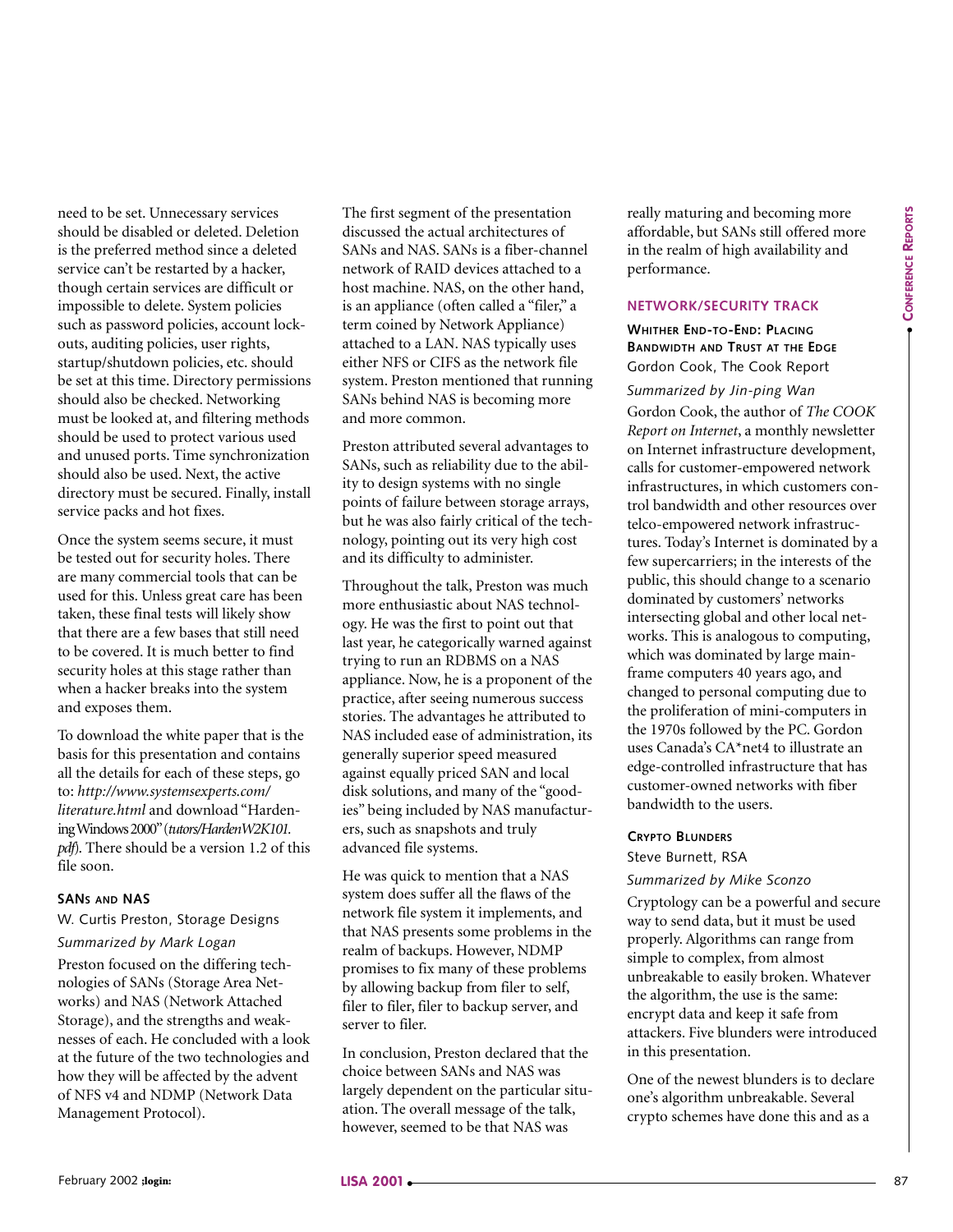result were quickly broken having garnered the attention of people wanting to be "the one who broke the unbreakable." The newest trend is using a security proof to prove mathematically that your algorithm is "perfect." One such case was the Atjai-Dwork crypto system; the algorithm was "proved" to be unbreakable in 1997 and broken in 1998.

The second pitfall is "worshiping at the altar of the one-time pad." Since the one-time pad crypto system was proved to be perfectly secure by Shannon, several companies and individuals have tried to use this to their advantage. The problem resulting from adopting the one-time pad to suit specific needs was demonstrated by Microsoft in 1998. Microsoft created a product that used the one-time pad as part of an algorithm, but the pad was used twice. This allowed people to figure out what the pad was and attack the traffic.

Another problem arises from not using the best available algorithm, which leads to the commonsense question, why should an algorithm be used when it is known to be insecure? This also leads into the next blunder: an incorrect implementation of an algorithm. This was illustrated by a story about a man who called with a complaint about the RSA he had implemented. No matter what he did, his message always encrypted to itself. When asked what he was using as his exponent he replied "1". In the formula  $c = m^x \mod n$ , if 1 is chosen for x, then m will always equal c. Lesson learned.

Finally, blunders can stem from an incorrect implementation or just poor security policy. This happens when you "don't protect the key." If the private key is not protected, any crypto scheme becomes near trivial to break. Some famous instances of not protecting the key arose both from Microsoft and Netscape.

It is important to keep an eye on the crypto system that you are currently using. Make sure that it is not out of date, you have a good implementation, the private key is kept private, the algorithm is used correctly, and it is a good system to use. Finally, even if all those are present, the issue becomes one of trust. With third-party systems in place to verify identities, who has to worry about invalid certificates? Then again, maybe we *should* worry.

# **HOW** NOT **TO CONFIGURE YOUR FIREWALL** Avishai Wool, Lumeta Corp.

*Summarized by Joel Sadler*

Wool presented a fast-moving talk on firewall configs, mostly centered around Checkpoint Firewall-1. He opened with some overall policy auditing concepts before moving to common misconfigurations. Unsurprisingly, the most common errors that he's seen are allowance of all DNS traffic (both inbound and outbound), improperly controlled ICMP, and general problems with misuse of the "ALL" directive. Using example client data, he showed specific firewall configurations with serious problems. His strongest recommendation to firewall administrators was to keep their policies as simple as possible. His data showed that as firewalls grew in complexity, not only were new vulnerabilities introduced, but the danger of exploiting existing vulnerabilities increased.

#### **THE FUTURE OF COMPUTER SECURITY**

Moderator: Marcus Ranum, Network Flight Recorder; Panelists: Tom Limoncelli, Paul Proctor, Anne Benninger, John Flowers, and Steve Atcheson

#### *Summarized by Mike Sconzo*

The question posed to each member of the panel was "where will we be in 3, 5, and 10 years?" One believed that computer security will get much worse before it gets any better. Although quite a few people think that the majority of

the problems will be partially if not completely solved within 10 years. This is because we should have better tools and more knowledge about the problem(s) we are trying to solve.

It was pointed out that we are headed in the right direction, and with the increased realization by management that security is important, there will be more spending on security-related technology. The industry can then produce such true security products as a (nearly) self-correcting operating system and products that enhance security rather then just acting as burglar alarms. These ideas about security and security enhancements will eventually trickle down to IT people, and this will eventually help with the current state of security.

No matter how great the technology is, however, we will still have problems due to human error. This can be mitigated through education. Consolidation of products/ideas is also anticipated so that products will be easily scalable.

The need for a standardized system of evaluation was also brought to light. Some panelists agreed that the business sector (e.g., insurance companies) would influence this. It might eventually become possible to buy network security insurance. The insurance would be priced according to how secure the network was, and this would lead to a security rating system. Introduction of VISA compliance standards might be another way to achieve this.

Several other issues were discussed, such as Public Key Infrastructure, authentication, and risk measurement. Everybody seemed to agree that "management is bad, insurance and government standards are good, and PKI is dead."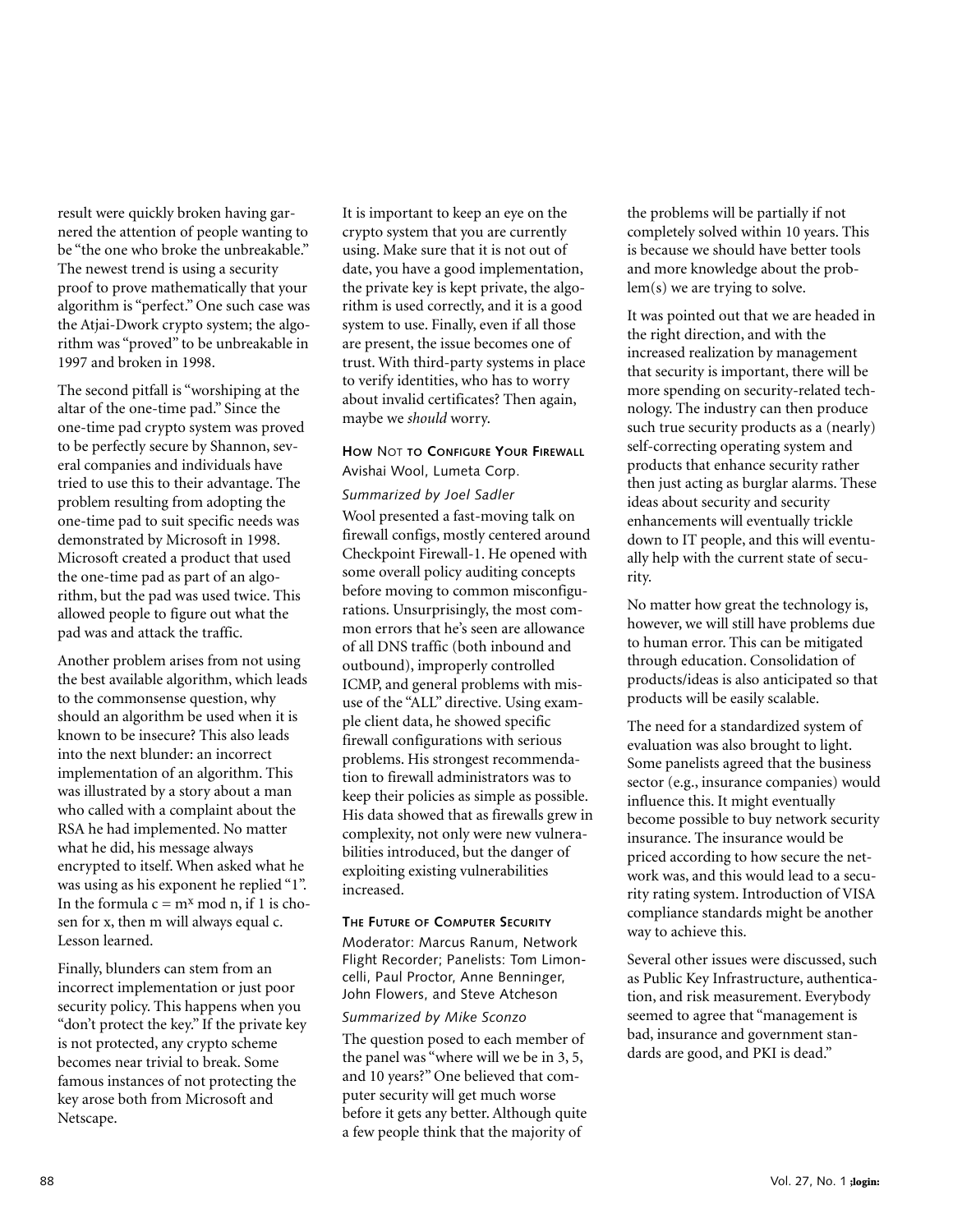#### **GURU SESSIONS**

#### **AFS**

Esther Filderman, PSC, and Garry Zacheiss, MIT

#### *Summarized by Mark Logan*

The AFS session consisted of questions about bugs in various AFS implementations, questions about AFS setup and administration, and commentary about the state of the AFS community. The discussion took place in a packed room containing everybody from longtime veterans of AFS to people who were just curious about AFS.

The first round of questions addressed bugs in certain setups that seemed to be caused by Jumbograms, which are on by default in AFS. Jumbograms can speed up AFS communication in some cases, but the consensus was that they should be the first thing to go anytime strange bugs start to show up.

The discussion then turned to issues of AFS performance, including caching to disk and/or memory, and how AFS performance compares to that of NFS. One attendee told of having dramatically improved workstation performance with a relatively small memory cache, while another shared his experience of running AFS with a 2GB memory cache on an E10K. Allegedly, it was rather sprightly.

Discussion of backup was bound to come up sooner or later, and it centered around alternatives to butc, the most common backup tool used with AFS. However, the only tool about which anybody had anything good to say was Tivoli Storage manager. A few folks who were unconcerned with preserving AFS ACLs reported success using tar and commercial backup products.

Toward the end of the session, the history and future of AFS came up, and Esther and Garry fielded questions about the Transarc implementation, the progress of OpenAFS (which is now reportedly quite stable), and the directions that AFS may take in the future. There was some speculation about the possibility of an AFS Foundation, but the gurus were not optimistic about such an organization actually being founded in the near future.

#### **INFRASTRUCTURE ARCHITECTURE**

Steve Traugott, TerraLuna, LLC *Summarized by Tim Smith*

about the priori various AFS including while the state of the state of the state of the state of the state of the state of the state of the state of the state of the state of the state of the state of the state of the stat Topics suggested for discussion were large systems beyond credible manual reach; industry acceptance and understanding of infrastructure architecture; notations, semantics, and type checking in infrastructure architecture; organizational infrastructure; and turn-key management solutions. However, organizational infrastructure and notations, semantics, and type checking were not discussed before the sessions ended. Traugott began the discussion on large systems by saying that without automation and tools there is an infrastructure such that an infinite number of system administrators could not administrate it. The key to managing such large infrastructures is centralized management of the systems and network. The discussion then shifted to tools used to centrally managed network hardware. On the software and configuration side, how to avoid changing the infrastructure manually was discussed. Manual changes should never be made even though the pressure to immediately fix a problem is great. Instead, the changes should be made using the tools available. If this is done correctly, a machine can be reformatted and all of the customization after the base operating system installation can be recovered automatically.Industry acceptance was the next topic covered. The primary problem faced in this area is describing to recruiters and bosses what an infrastructure architect does. An infrastructure architect is concerned with reducing the cost of ownership of

managed systems through careful planning of the infrastructure of the computing environment. They are typically a senior system administrator who can code well and whose intent is to build the view of a single enterprise architecture. Infrastructure architecture can be thought of as something to do after system administration. An infrastructure architect is needed to make the design decisions because if these decisions are not made by someone assigned specifically to the task then they are made during triage situations in emergencies, and this is clearly evident in the resulting infrastructure.Turn-key management solutions for infrastructure architecture do not exist at the moment. The best solutions would be written by vendors, but those would not be acceptable in heterogeneous environments. Any solution produced for a site tends to be site specific and not really sharable. The Arusha Project (*http://ark.sf.net*) was mentioned as an effort to make site-specific efforts sharable between sites using their XML-based configuration language. Standardizing GNU tools and infrastructure policies are other ways to allow sharing.More information can be found on *http://infrastructures.org*.

#### **PKI/CRYPTOGRAPHY**

Greg Rose, Qualcomm, Inc.

#### *Summarized by Mark Logan*

The PKI guru session started off with the announcement that the AES has been approved. Rijndael, the winning cipher submission, was accepted with few modifications. Rose expressed his satisfaction with the committee's choice and cited Rijndael's propensity for encrypting very quickly as its biggest strength. He added that there was hardly any doubt that all of the ciphers under consideration were secure, so factors such as speed were given greater weight. Discussion focused for a while on problems with current PKI implementations. Top on the list of gripes was the diffi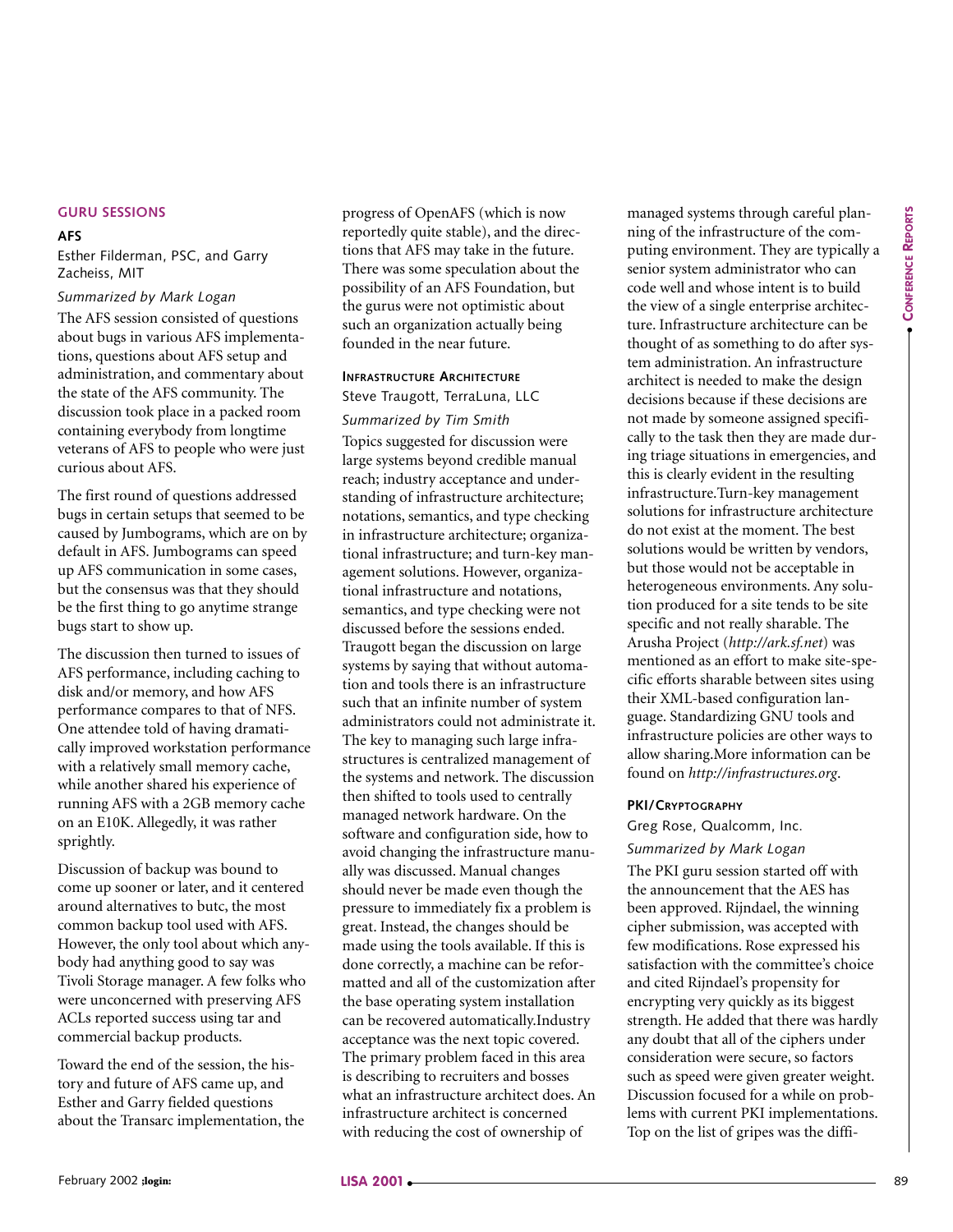culty in issuing certificate revocations. Rose and a few attendees explained several different approaches to addressing this problem. The simplest one was to simply set certificates to expire relatively quickly. One of the more interesting proposals involved storing part of a key on a trusted server, so that to sign or encrypt documents, users would have to pass part of the computation to the server since they would hold only a portion of the key. Then, instead of revoking certificates, an administrator would simply remove the key material from the trusted server, and the relevant user would not be able to sign or encrypt documents. In the second half of the session, several attendees had questions regarding the state of export regulations. There was some trepidation in the room about what the US legislature could be expected to do with regards to cryptography export regulations in the wake of September 11th. Rose felt that regulations were still quite relaxed compared to those of several years ago and that there was little cause to worry for the time being. He justified his stance by arguing that export regulations were never meant to keep cryptography from leaking across US borders but, rather, were meant to keep any non-US business from using US cryptographic technology to do business.

#### **WRITING PAPERS FOR USENIX REFEREED TRACK**

#### Tom Limoncelli, Lumeta

#### *Summarized by Josh Simon*

Tom noted that publishing a paper was good since it helps the community and can change your career (allowing for both peer and management recognition, and providing ammunition when your boss needs to justify your next raise).

How does one start writing a paper? The advice here is to write what you know. Are you doing anything to make your life easier? Automating a task? Writing a

cool tool? Working on a neat project? Providing a case study, whether positive ("Here's what we did, and it worked") or negative ("Here's what we did, how it broke, what we did to fix it, and what we should've done to begin with")? Asking yourself, "What have I done that nobody else has" is an excellent way to start. Then following up with the terms and concepts and a statement of the problem, its scope, and how you solved it provides a good basis for your paper.

Don't forget to survey the literature. With the publication of *Selected Papers in Network and System Administration*, or "The Best of LISA" as it's been called, there's a single place to go to find references. Add to that the resources available to all USENIX members on the *http://www.usenix.org/* Web site and you're definitely off to a good start.

Tom also discussed the evaluation process, based on his experience serving on or alongside several program committees. The readers consider whether the paper is enduring and whether it can result in a good presentation. Papers are evaluated on several criteria, including the technical quality of the work, the presentation of the paper, whether it advances the state of the art of system administration, and whether it's relevant for LISA or somewhere else.

If your paper is not accepted, don't consider that anything more than a momentary setback. Papers are usually returned with commentary that explains why it was not accepted and suggestions on where to submit it (if not to LISA next year), along with commentary on the paper's quality, presentation, and so on.

If your paper is accepted, meet your deadlines. Work with your shepherd, whose job it is not only to nag you to make deadlines but also to help you by providing constructive feedback on what is good and what isn't. The shepherd is a resource to help make your paper the

best it can be. Remember that they have their own lives to live but that they are willing to help you out – just don't deliver a draft and expect same-day turnaround.

Some additional commentary:

- Both proofread and spell check your paper. Have someone else proofread and spell check your paper. You're too close to it by the final submission deadline, so another set of eyes can help a lot.
- Do your presentation beforehand. Practice in front of a mirror, or present it to your team, department, or company, or to your SAGE local group.
- Give away the ending early. You're not writing a mystery novel; it's a refereed paper. You should identify the problem you're trying to solve and how you solved it in the abstract, the introduction, or both. You should also spell that out early in the presentation.
- In your presentation, consider demonstrating the tool (if your paper is about a cool new tool). Also, consider what your audio/ visual needs will be: laptops, transparency projector, microphones, any special needs. The AV team needs as much advance warning as possible.

Finally, we discussed some paper ideas and how best to present them for future conference paper tracks.

#### **WORKSHOP SERIES**

#### **CFENGINE**

Moderator: Mark Burgess

*Summarized by Mark Burgess*

The cfengine workshop, led by Mark Burgess, attracted 21 participants from all backgrounds to discuss the current and future developments in cfengine v2. Among the highlights: a discussion, prompted by Steve Traugott, as to whether it is best to determine a config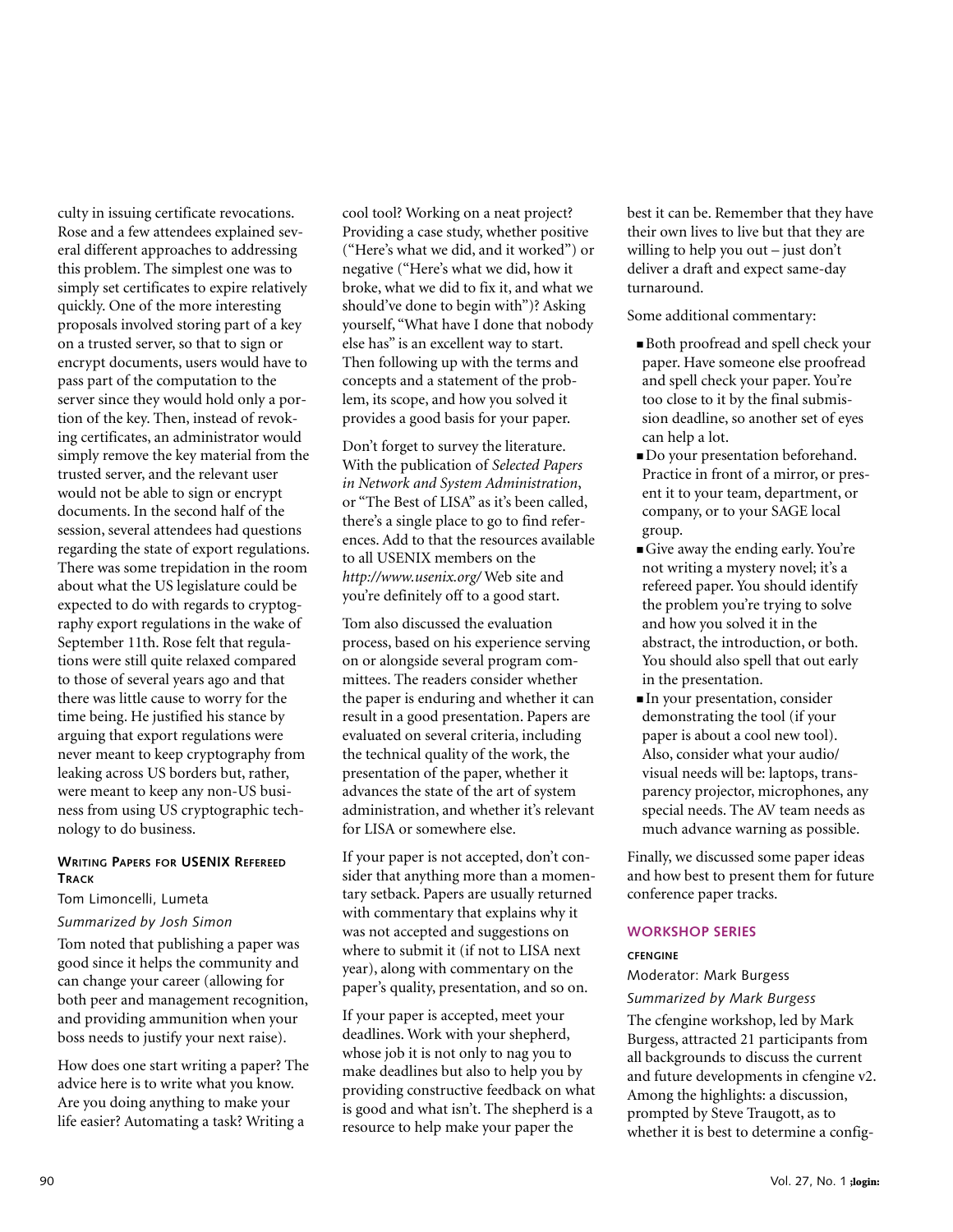uration as a sequence of known steps (Steve's view) or as the specification of a final state (Mark's view) – the two are not always equivalent; Paul Anderson talked about the need for even higherlevel specification languages at the enterprise level; Andy Mayhew and Christian Pearce discussed how cfengine could be enhanced for the enterprise with ancillary tools like CVS and LDAP; and Martin Andrews talked about using cfengine on Windows NT/2k. The workshop produced a stimulating discussion, which is summarized at *http://www.cfengine.org*.

#### **METALISA**

Tom Limoncelli, Lumeta, and Cat Okita, **Farthworks** 

#### *Summarized by Josh Simon*

The MetaLISA workshop about managing system administrators first discussed the question of how to provide motivation to help retain quality personnel. We decided that providing a good work environment without major stressors would be better than just throwing money (salary) at the problem, that authority and responsibility should both be well defined, and that resources have to be made available to handle problems.

Next we discussed the different types system administrators: the "work 9 to 5, get a check, leave work at work" type and the "computers are my life so I play on them at home, too" variety. One manager organized his group so the former type was given the trouble-ticket queue processing and the latter was given more of the infrastructure and hard install problems.

We then discussed career path issues. Several companies now have multiple paths and levels, such as team lead, project lead, and assistant manager, each with appropriate and well-defined levels of expectations, evaluation scores or results, experience, requirements, and so forth. Providing different levels of

responsibilities, independence, authority, and even money (base pay increase) on a path for both technical and management types, junior to senior, seems to work well. Even better is when there are well-defined criteria for promotion and lateral transfers between tracks. Remember, however, to provide allowances for exceptions or case-by-case waivers in your written policies.

Next we covered professionalism. Some people lie on their resumes. Some people wear inappropriate clothing (suit or t-shirt) to an interview or to the job itself, and don't alter their clothing choices even when informed to do so. Some people don't understand the concept of punctuality. Some people don't know how to be tactful, to provide the right level of information, or even to say "I don't know" to the customer. One topic of discussion was how to educate these people to improve these skills. Information sharing – such as email lists, databases, and even IRC channels – helps teams to share knowledge, crosstrain people, and provide a way to let everyone contribute. Admitting when you're wrong builds trust for when you're positive that you're right. Encouraging people to ask for help can work, but so can offering help and asking people if they need help. However, the insecure may not respond or take you up on the offer. For these people, it may help to present a situation as a "show me what you did so I can learn." Don't use killing statements (such as "you're wrong") but ask leading questions ("what if").

Next we looked at determining what information is important (to share) and what is not (to keep political fallout from the team)? One technique is to have a staff meeting and say, "Here's the important stuff" and then let folks leave if they don't care about the politics. It's necessary to get folks to realize "best" isn't always "right" and that politics can override the right technical basis. The

team needs to be aware that there are politics even if they don't know the details. However, email is often not the best medium for this; in-person and telephone contact may be a better (or, at least, a good supplemental) way to contact and inform people. Also, giving people the framework to put the details in and answering their questions is good. Some people, though, just don't care about the political issues. Sometimes, having face-time in meetings with your people and the lord high political muckety-muck may be useful.

Many people can follow a checklist and don't have problem-solving skills. How do you teach them to acquire the skills? Problem-solving is linked to curiosity, background, and experience. Teaching people skills is important. Using childraising techniques, such as brainstorming with a timer, may be helpful. Again, you have to be careful to ask leading questions and not use killing statements that make the other person defensive. People need to remember to look at the big picture in order to make informed big-picture decisions so questions of direction get addressed within the group. Also, the problem and scope need to be explicitly defined, because that sets some limits. Finally, the instruction or detail level of the recipient may be relevant; instructions to senior people may be much less detailed than instructions to juniors.

The next major discussion topic was the balancing act between technical and management responsibilities and tasks. Some of the tricks include allowing the people who report to you to assume you're still technical, knowing that the theory can be as good as the technical details, keeping yourself informed about major issues, and using one day a week as a technical day for working on small projects. Also, if you only rise to the point of comfort, whether that's team lead, division lead, project manager,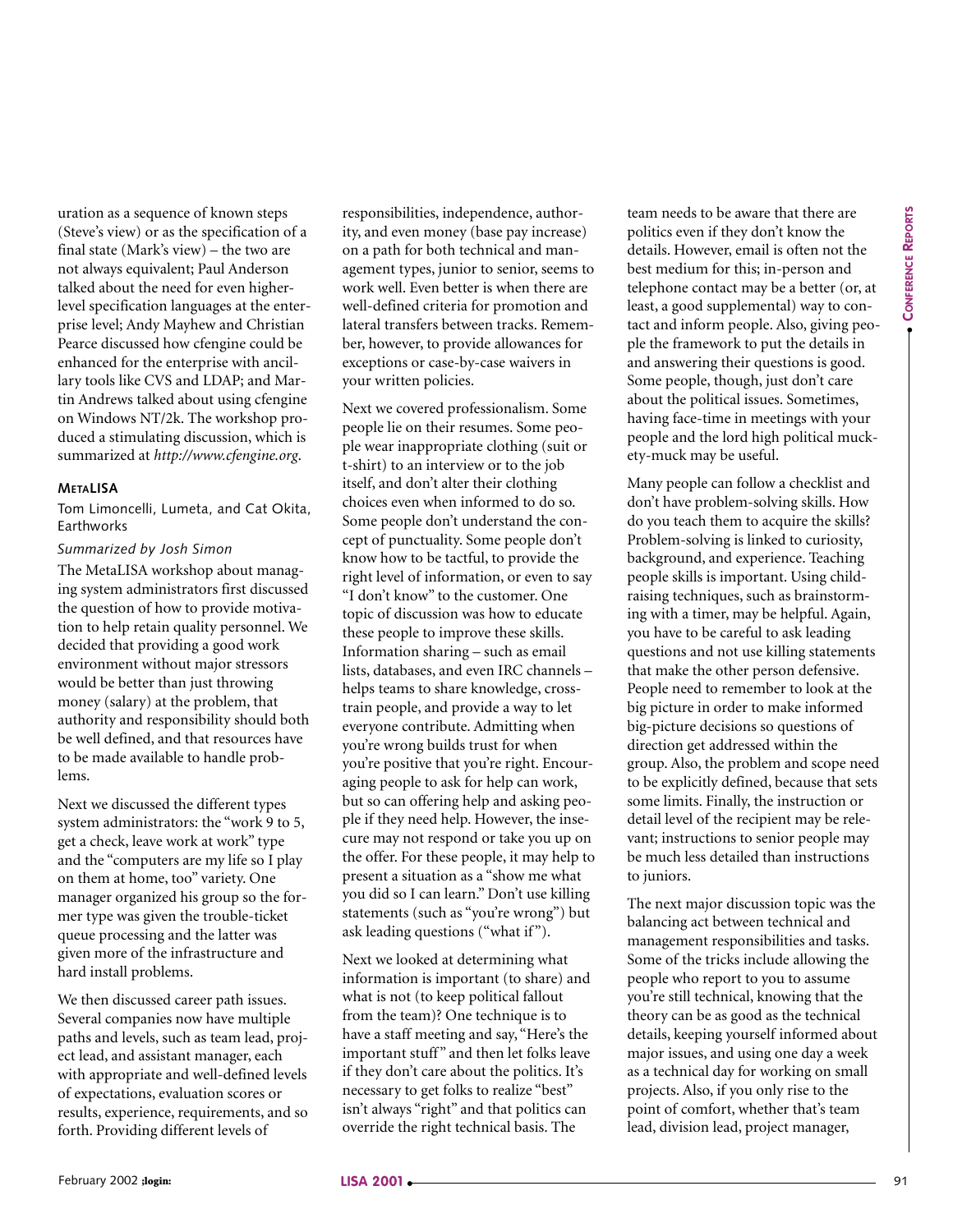company head, or whatever, you may be better able to find your balancing point. One of the problems is trusting the people to whom you hand off your pet projects to will do the "right thing" with them.

Finally, we discussed moving from an ad-hoc group to a more procedurally based group, formalizing processes by documenting not only how things work, but also why the decisions were made. Pairing people, one to explain and one to write, can work well. Starting with something like script is a good start. Having a cheat-sheet or template can be very helpful. But you have to practice what you preach; document things yourself so your people will. Also, make documenting a requirement for the performance review.

#### **SYSADMIN BOOK OF KNOWLEDGE PROJECT**

Moderators: Geoff Halprin and Rob Kolstad

*Summarized by Rob Kolstad* Twelve people spent the day planning out the next phase of the System Administration Book of Knowledge (BoK) project that Halprin started a few years ago.

Halprin and Kolstad opened the workshop with over three hours of presentations that we have independently been delivering to audiences over the past year. The presentations introduced and motivate the Sysadmin BoK.

The Sysadmin BoK is intended to name all of the items that a system administrator might encounter in his or her work. It goes little further than naming the items – it is not a tutorial or "best practices" document. In its barest form, the BoK will end up being a list of 2,000 or so line items (e.g., "backups,""security policy for firewall," etc.).

When annotated with a paragraph or two for each of the line items, the BoK becomes:

- A weighty tome to impress those who wonder what sysadmins do for a living
- The basis for curricula university/HS, training, advancement, individual career planning (the individual point of view)
- The basis for creating a benchmark for corporate IT/admin maturity (corporate/organizational point of view)
- The basis for creating best-practice documents (refining the knowledge)

In combination with the above, the BoK forms the foundation of system administration as a real profession. It is only the beginning, but as a strong foundation, we believe it is essential.

Currently, the BoK has about 1500 line items created by a core team of a dozen sysadmins and occasionally reviewed by a total of just over 100. The line items have been categorized into a 73 x 44 matrix whose rows are general topics of sysadmin and whose columns are specific properties of those topics (e.g., "security" and "mobility"). Printing the list in 9-point type, two columns, small margins yields 19 pages of line items.

Discussion over the remainder of the day yielded these action items:

- Combine some of the rows and columns to reduce the number of elements in the matrix.
- Add new rows and columns, as contributed over the last few months by reviewers.
- Fill in another 500 or so line items.
- "Factor out" common elements that appear throughout a column (e.g., common security elements).
- Write a paragraph or two for each line item.
- Find a way to present the matrix in linear form (i.e., in a book).

Then we can proceed with the subsequent BoK projects:

- Capability maturity model
- Encyclopedia

The project particularly needs reviewers with a strong background in administering sites with Windows, both on servers and desktops. If you would like to contribute, please contact *kolstad@delos.com*.

The project Web site is *http://ace.delos. com/taxongate*; trivial registration is required so that your contributions can be tracked.

#### **AFS**

Derrick "Dana" Brashear, CMU; Ted McCabe, MIT; OpenAFS Elders; and Esther Filderman, PSC.

# *Summarized by Garry Zecheiss*

Twenty people interested in AFS, OpenAFS, and Arla participated in the AFS Workshop, either by giving a short presentation or by suggesting topics and contributing to their discussion.

Derrick Brashear gave an update on the status of OpenAFS. New ports are available, including MacOS X and Solaris 9. There are many new features, including some support for AFSDB resource records, dynroot support, and a new build system using autoconf, as well as some bug fixes, including better RX tuning. Long-awaited features, such as disconnected operations and Kerberos 5 support, are coming soon.

Love Hornquist-Astrand gave an update on Arla. New features include more support for MacOS X and FreeBSD and support for incremental file caching. A lot of RX work is being done, including GSSAPI/SPNEGO support and the removal of unwanted features. Love and Magnus Ahltorp have been working half-time on Arla but the funding for this stopped at the end of 2001.

General discussion covered topics such as Arla-AFS compatibility; cache man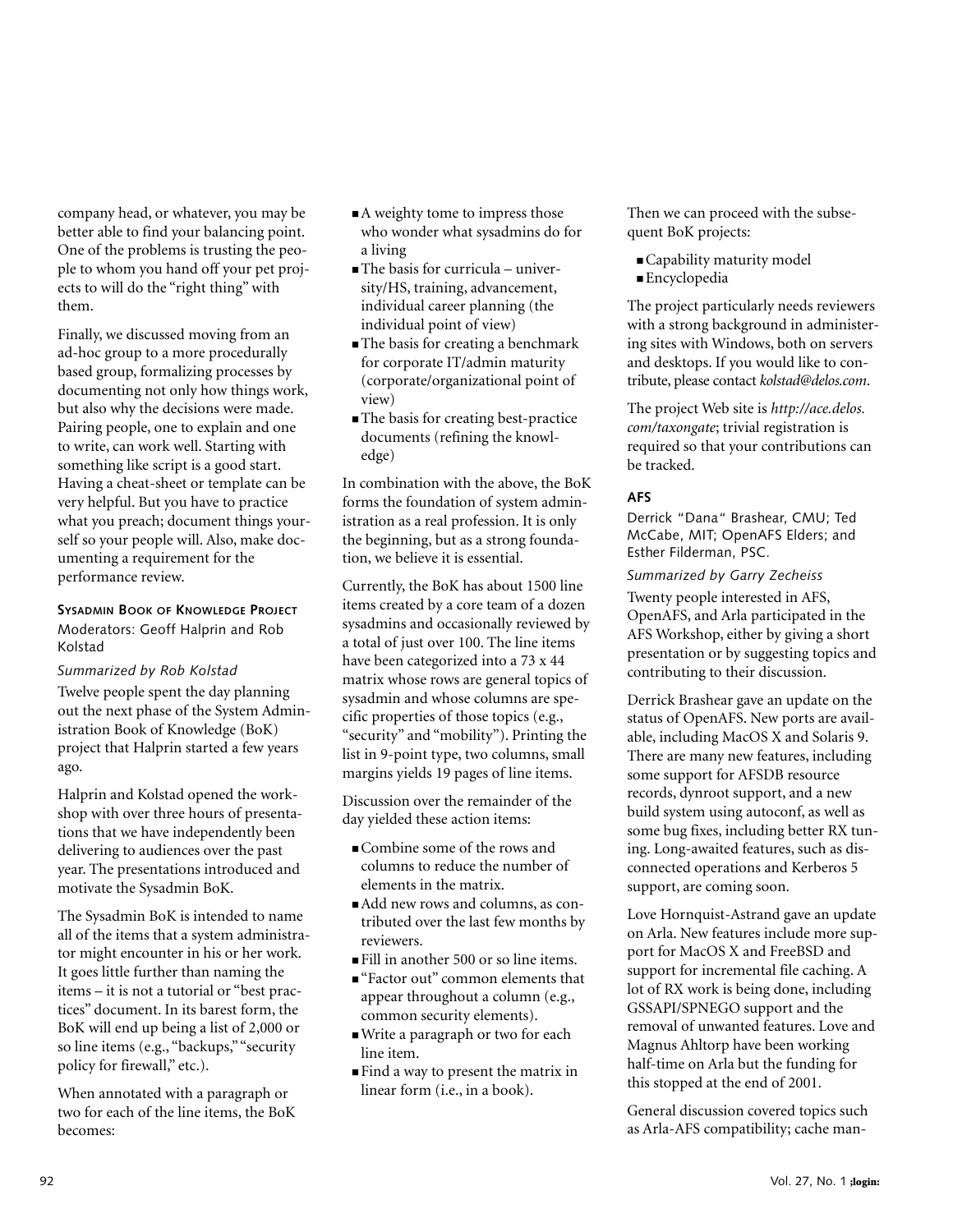ager issues, including using memcache; backups – what are people using and how do they cope with the Transarc backup system; migration to Kerberos; AFS infrastructure tools; proactive AFS administration; performance tuning; and getting funding support and publicity for OpenAFS.

Details about the workshop are available from the AFS workshop Web site at *http://www.psc.edu/~ecf/afs-workshop/*.

#### **TEACHING SYSTEM ADMINISTRATION**

Moderators: John Sechrest, PEAK Inc., and Curt Freeland, University of Notre Dame

#### *Summarized by Tim Smith*

The third annual Teaching System Administration workshop consisted of four sections. The first section focused on learning objectives for a system administration course. These objectives ranged from basic system administration tasks such as creating and managing user accounts to more advanced issues such as needs assessment.

The second morning session focused on assignments for a system administration course. The discussion included how quizzes, tests, labs, and projects could be structured. During the discussion the participants who had already taught a system administration course related what they had done in their course and how it worked. The participants broke up into groups to design a lab for one of the learning objectives discussed in the first session. Presentations of the labs concluded the morning session. During the lunch break participants discussed how to evaluate success in a system administration course. If the propagation interaction of the difference is a state of the state of the state of the state of the state of the state of the state of the state of the state of the state of the state of the state of the state of the

The first afternoon session began with a group summary of the different discussions held during the lunch break. This discussion lead into the topic of exam questions. Different types of exams, from essay to multiple-answer and

true/false, were considered based on the ability to evaluate what a student has really learned and how easy it is to grade. Based on this discussion the participants broke up into their small groups from the morning session to come up with three exam questions. Most of the questions produced by the different groups were short answer, with a few multiple-answer questions and essays.

The final session of the workshop centered on large and real-life projects. The discussion was about how to bring real projects into the class without inconveniencing a business owner while still allowing students to apply what they were learning in class. The discussion shifted to the types of projects that had been assigned by the participants who had taught a system administration course or completed projects in a similar networking course.

The workshop concluded with a discussion of tools, primarily ones that would make grading easier and allow materials to be shared between individuals teaching system administration courses. Ongoing discussions about this issue continue on the sysadmin education mailing list at *sysadm-education@peak.org*.

#### **ADVANCED TOPICS**

Moderator: Adam Moskowitz

*Summarized by Josh Simon*

The Advanced Topics Workshop was ably hosted and moderated once again by Adam Moskowitz and co-piloted by Rob Kolstad. Introductions by the 26 attendees generated interesting questions and topics for discussions: random opinions, the Undo command for sysadmins, hot tools, and surprises from the past year.

#### Random Opinions

People are indeed using SANs and NAS, since they're well suited to specific problems (such as archiving, Fortune 1000 companies, and so on). However, they

are not being used for general file services, mainly because the FibreChannel implementation is too expensive for general use.

We also discussed the centralization/ decentralization pendulum, which seems to be moving back toward centralization. Perhaps condensing is a better term, since places are condensing locations for their hardware and personnel but still keeping some geographic distance between them. Centralizing administrative functions is different from actual physical centralization, since (to use the SAN/NAS model), users don't care if the disk is local or across the continent as long as the performance is unaffected.

We're moving toward more of an ASP model within a given environment, be it company or infrastructure. The ASP model works well between divisions within an organization but not as well between different organizations, primarily due to trust issues.

The events of September 11th caused a shift in the thinking of some of the tight-fisted financial staff. They now realize how integral computing is to business, so collocation and backups are now more important.

The next major topic was mobility. Without mobility today's commonplace high-speed network infrastructures and reliable file servers make a lot of system administration fairly easy; workstations can be built from images or automated installation processes, and all mutable data lives on centralized file servers, where it's easy to backup and manage.

But mobility changes all that. Mutable data has to be local to the endpoint (e.g., laptop); we can't expect network connectivity to be high-speed, and we have to be able to deal with connections over insecure networks. We have to deal with a host of security issues, find new ways